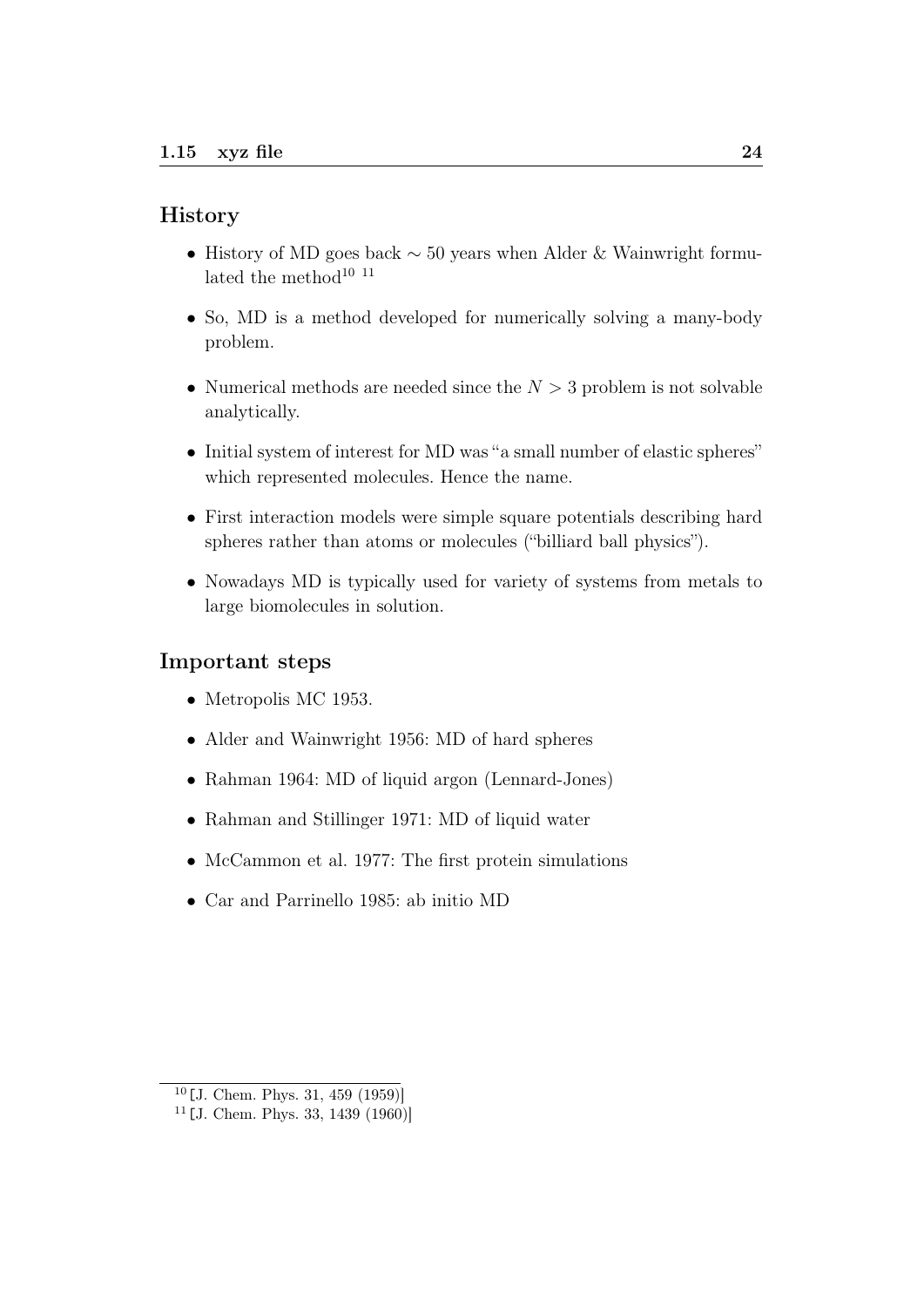# 2 Phases of a MD simulation

The general phases of an MD simulation are

- Deciding the model
	- Intermolecular interactions
	- Intramolecular interaction
- Setting up the system
	- Geometry
	- Velocities
	- Simulation cell
- Equilibration  $=$  running MD to obtain equilibrium
	- May involve many stages, (like start with minimization)
	- Ends to a normally running MD
	- Ends with converged thermodynamical and structural parameters
- Production run
	- Continuing MD without any changes
	- Sampling and storing information
- Analysis

We will now have a look at the **equations of motion** from the point of view of classical analytical mechanics and our idea of dynamics performed with them. Then we will discuss setting up, initializing and equilibrating the system. In future we will then get stuck in numerical integration of the equations of motion, evaluation of forces, and treating pressure and temperature. After having understood how these all aspects constitute to the MD run for equilibrium system, we will discuss fluctuations and error estimation for statistical observables and discuss energy minimalization of structures. After understanding these basic concepts we will move a more detailed discussion about models for different systems.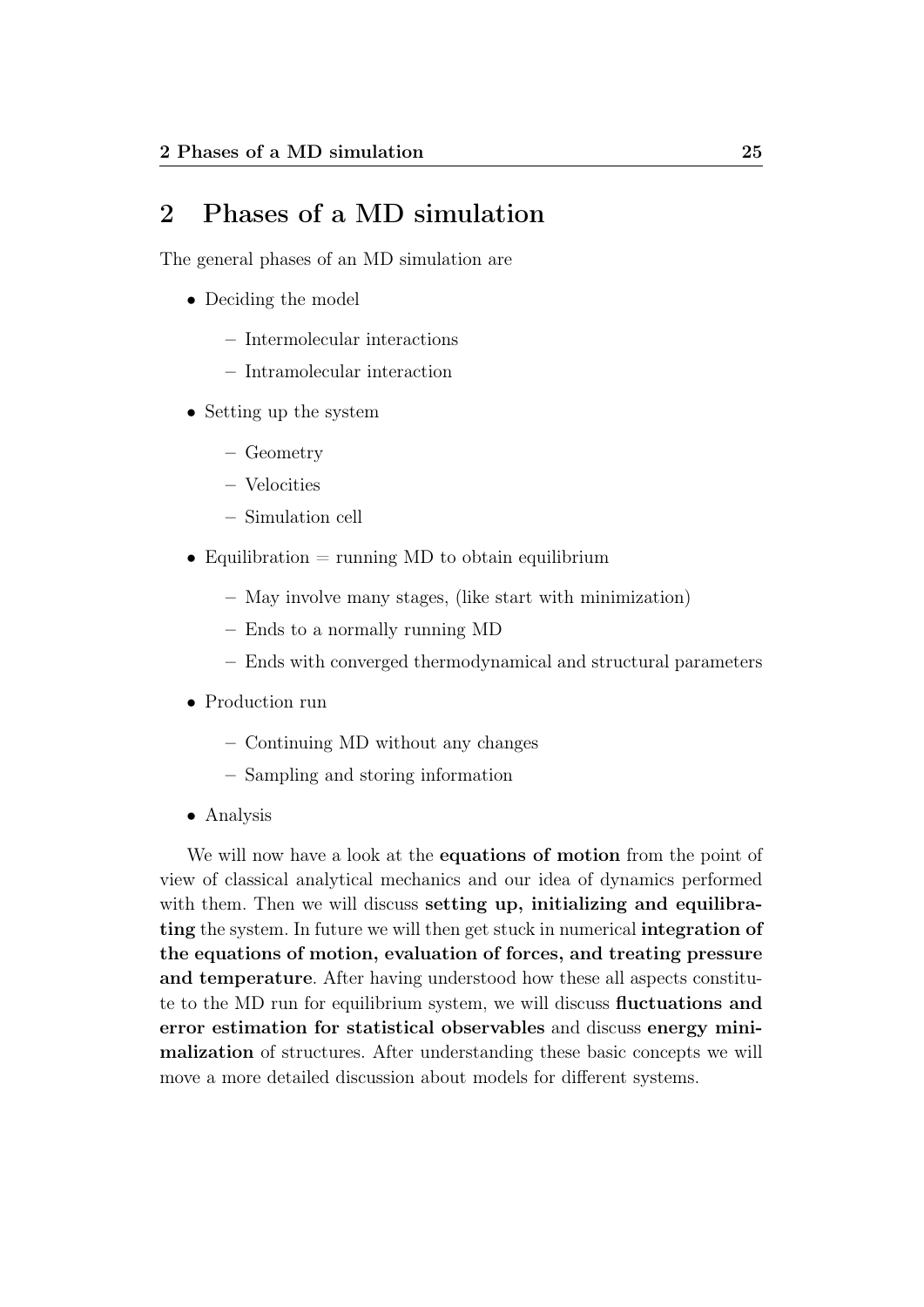# 3 Equations of Motion

For a system on  $N$  classical particles (here nuclei), there are

- 3N degrees of freedom in the position of the particles, marked **q** and
- 3N degrees of freedom in the velocities of the particles, marked  $\dot{q}$ .
- In classical analytic mechanics these are treated independently
- Let us mark all these  $6N$  degrees of freedom as  $\Gamma$ , a point in phase space, that defines the state of our system.
- Here we assume that knowing  $\Gamma$ , everything about the system is known (for any quantity  $A = A(\Gamma)$ ).
- We define an ensemble as a collection of points  $\Gamma$ , weighted with a probability density  $\rho(\Gamma)$ .
	- Depending on the macroscopic parameters, we have  $\rho_{NPT}, \rho_{NVT}$ , and in general  $\rho_{ens}$
	- In the first lecture we already rushed in calculating ensemble average  $\langle A \rangle$  as a time-average A.
	- In general, ensemble averages are obtained

$$
\langle A \rangle_{ens} = \int A(\mathbf{\Gamma}) \rho_{ens}(\mathbf{\Gamma}) \mathrm{d}\mathbf{\Gamma}
$$

which relates  $\rho$  to thermodynamic potentials and partition functions.

- Some commonly used statistical ensembles
	- $-$  constant- $NVE$  (microcanonical)
	- $-$  constant- $NVT$  (canonical)
	- $-$  constant- $NPT$  (isothermal-isobaric)
	- constant- $\mu VT$  (grand canonical)

Later on this course, we will discuss simulating different ensembles. At least the three first ones (NVE, NVT, and NPT) will be covered.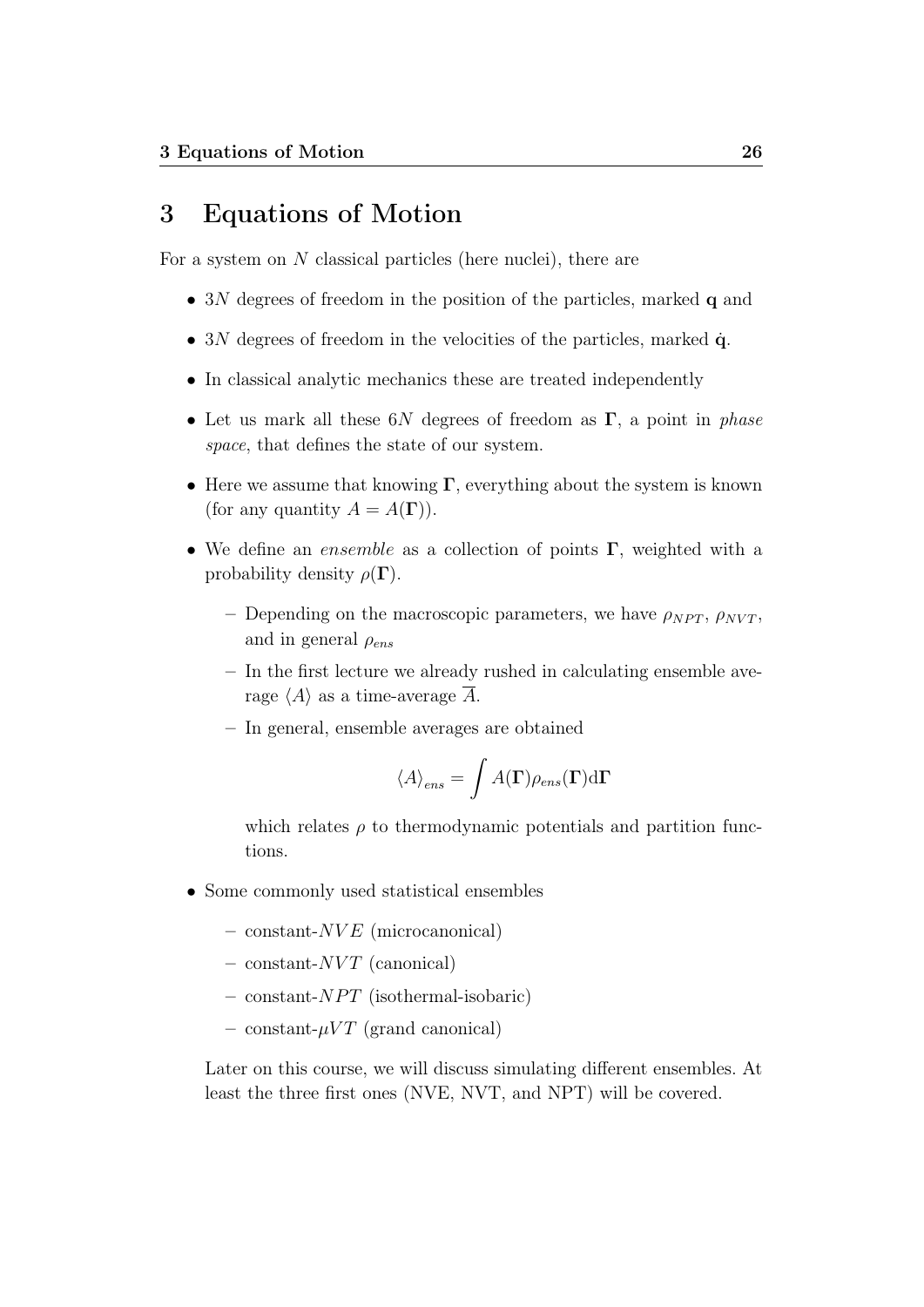As time goes by, the system evolves. Especially, system originally at phase space point  $\Gamma$  moves to some other point  $\Gamma'$ .

- More generally, function  $\rho_{ens}(\Gamma)$  will evolve in time.
- However, systems are not destroyed or created (a good approximation) during the evolution (Liouville's theorem)

$$
\frac{\mathrm{d}\rho_{ens}}{\mathrm{d}t}_{|\mathbf{\Gamma},t} = 0
$$

• In addition, for an ensemble in equilibrium, characterized by  $\rho_{ens}(\Gamma)$ all time dependence disappear,

$$
\frac{\partial}{\partial t}\rho_{ens}(\mathbf{\Gamma},t)=0
$$

and the time-evolution is very special, namely the propability stays constant

$$
\rho_{ens}(\mathbf{\Gamma},t) = \rho_{ens}(\mathbf{\Gamma},0).
$$

• For every system moving from  $\Gamma$ , there is a system entering  $\Gamma$  (otherwise the probality  $\rho_{ens}(\Gamma, t)$  would change with time). This creates a trajectory of states that may have several distinct loops, or that may be a long single loop in the whole accessible phase space. (More mathematical details in Tuckerman p. 66)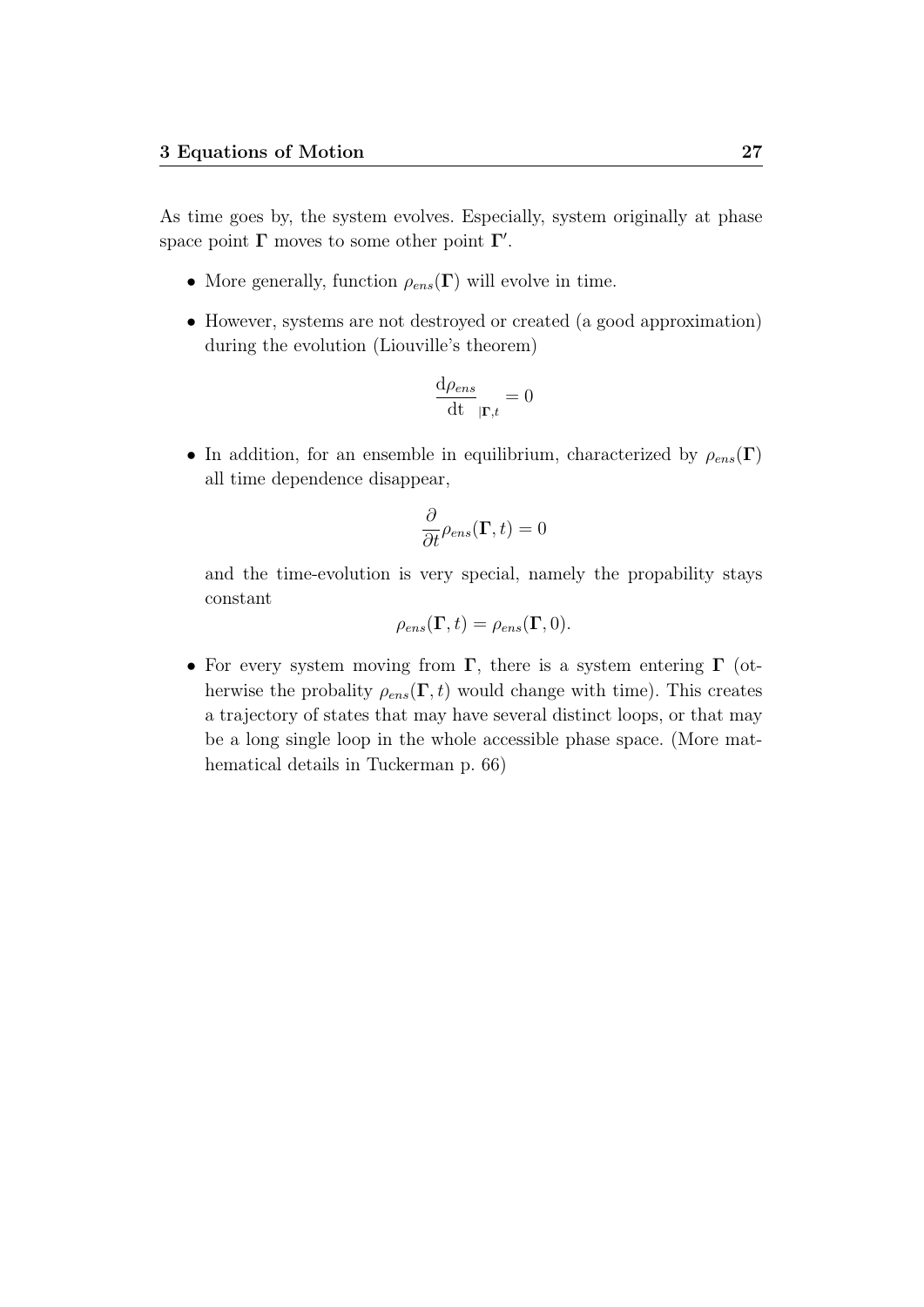• Trajectories in phase space for equilibrium ensemble can be separated loops. Moreover, there can be bottlenecks between different regimes. See shaded areas. (source: Allen & Tildesley).



- In MD, we hope to hop on this loop and explore the phase space we can access. For NVE this is straightforward and simulation contains a physical interpretation.
- For other equilibrium ensembles the methodology is allowed involve a random element or even be without a physical meaning as long as
	- $\rho_{ens}$  does not change in time
	- As simulation proceeds, any reasonable guess  $\rho$  should evolve to stationary solution
	- We should be able to argue that ergodicity holds even though proving it is impossible
- With the conditions above, our method generates in the long run a trajectory sampling the ensemble with the desired  $\rho_{ens}$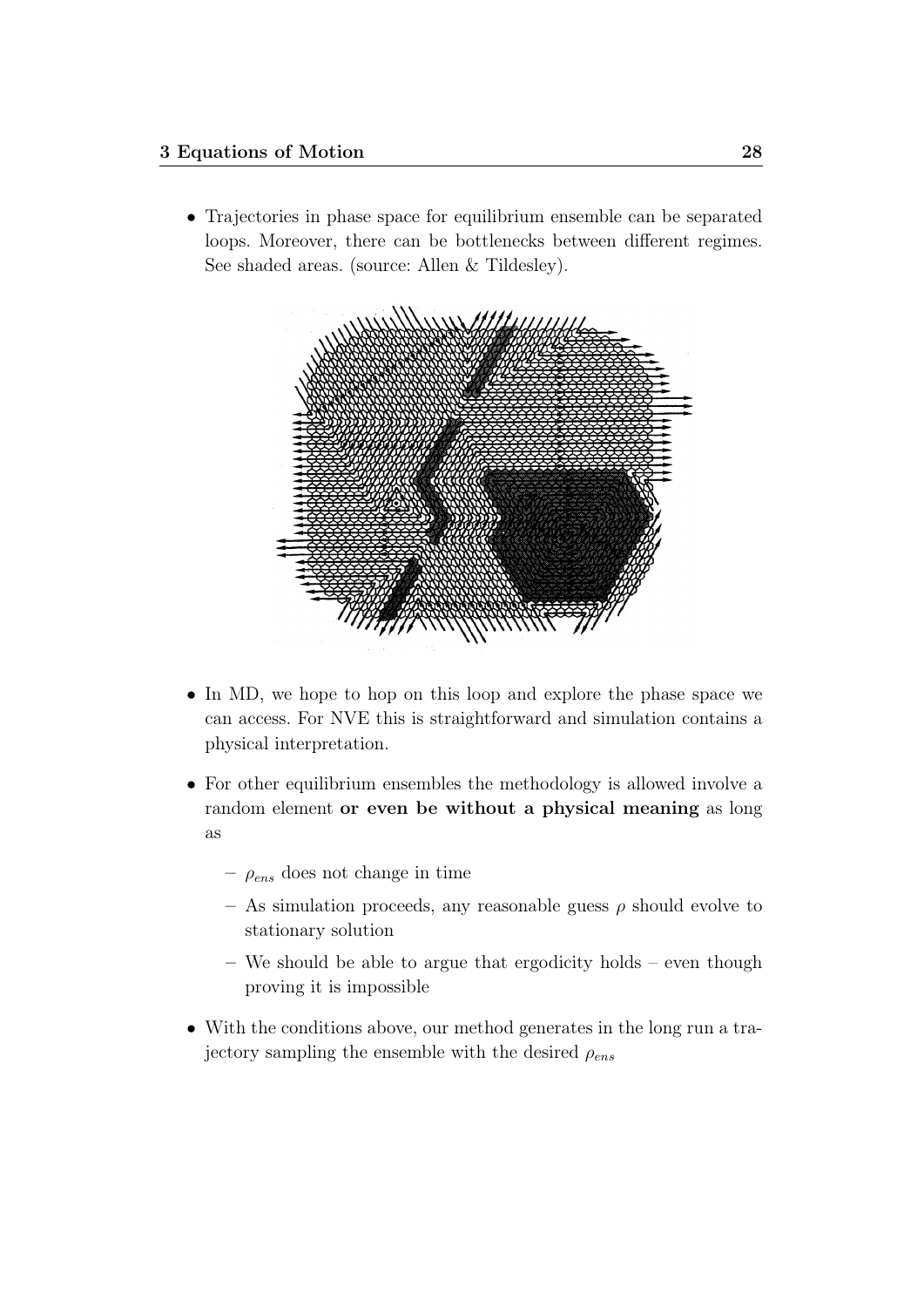• Moreover for any  $A = A(\Gamma)$ ,

$$
\frac{1}{N} \sum_{\tau=1}^{N} A(\Gamma(\tau)) \to \overline{A} = \langle A \rangle_{ens} = A_{obs},
$$

$$
N \to \infty
$$

where  $\tau$  identifies the number of a particular time step in the simulation.

Note that people often talk about "Newtonian equations of motion" when discussing MD. This is to be understood as "classical equations of motion", i.e., non-relativistic, non-QM, motion. Obviously, it doesn't matter in which formalism the equations are given. Let us now turn to the equations of motion.

## 3.1 Lagrangian formalism of EoMs

• Let's start with the generalized way of representing the motion of particles, i.e., Lagrangian equation of motion

$$
\frac{\mathrm{d}}{\mathrm{d}t}\frac{\partial \mathcal{L}}{\partial \dot{q}_k} - \frac{\partial \mathcal{L}}{\partial q_k} = 0 \tag{3.1}
$$

where the Lagrangian function  $\mathcal{L}(\mathbf{q}, \dot{\mathbf{q}})$  is defined in terms of kinetic and potential energies

$$
\mathcal{L} \equiv \mathcal{K} - \mathcal{U} \tag{3.2}
$$

and is a function of the *generalized coordinates*  $q_k$  and their time derivatives  $\dot{q}_k$ 

• If, on the other hand, we consider a system of atoms in *Cartesian* coordinates  $\mathbf{r}_i$  and define the kinetic energy – as usual – as

$$
\mathcal{K} \equiv \sum_{i,\alpha} \frac{p_{i,\alpha}^2}{2m_i} \tag{3.3}
$$

where  $p_i = m_i dr_i/dt$ , i runs over the particles and  $\alpha$  over the coordinates  $(x, y, z)$  and  $m_i$  denotes the mass of a particle i, then the equation of motion becomes

$$
m_i \ddot{\mathbf{r}}_i = \mathbf{f}_i \tag{3.4}
$$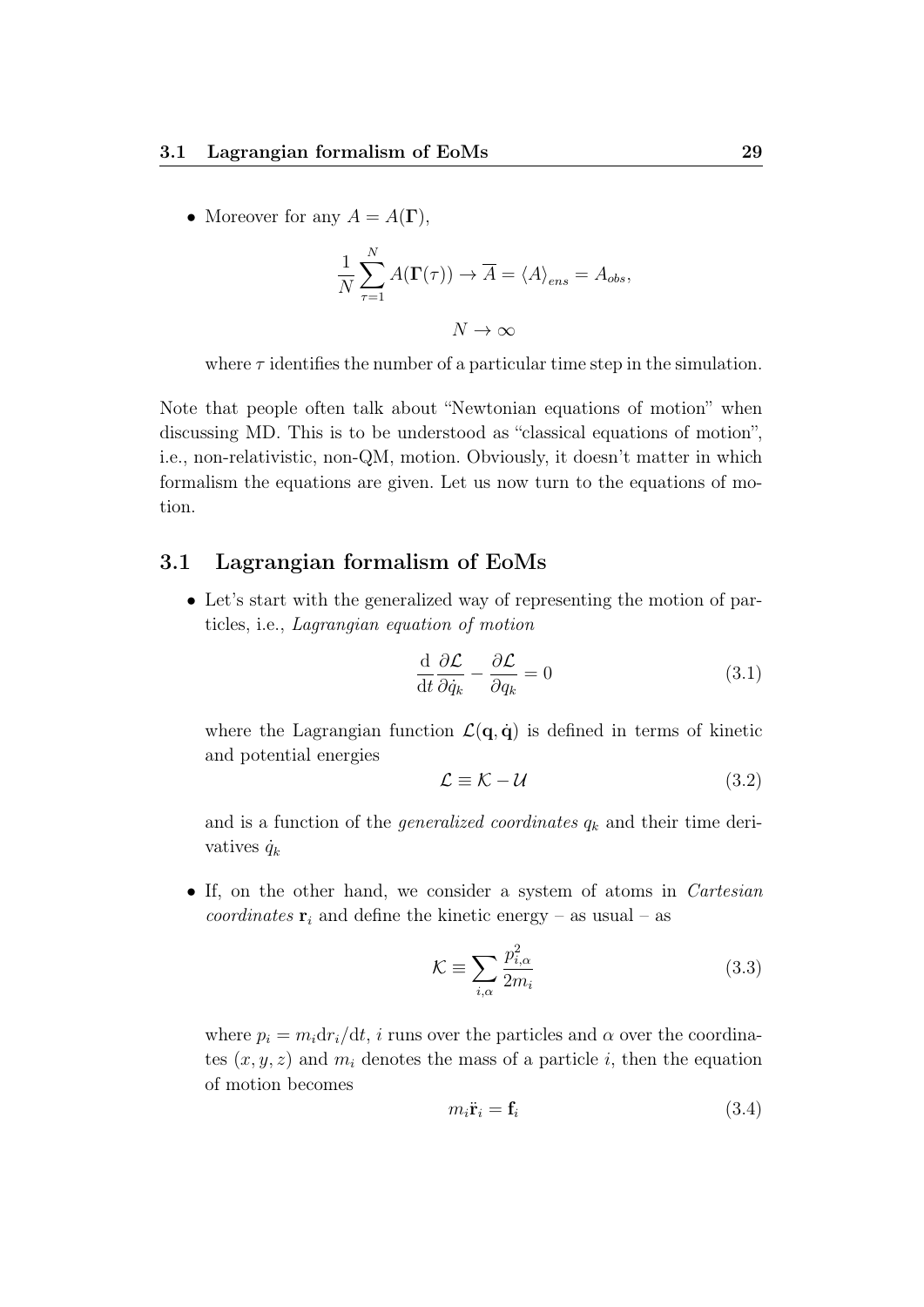where the force on atom i is (since  $\nabla_{\mathbf{r}_i} \mathcal{K} = 0$ )

$$
\mathbf{f}_i = \nabla_{\mathbf{r}_i} \mathcal{L} = -\nabla_{\mathbf{r}_i} \mathcal{U}
$$
\n(3.5)

The Lagrangian formalism results in 3N second-order differential equations, that can be solved numerical integration from a given starting point. This is an initial value problem.

## 3.2 Hamiltonian formalism EoMs

• Generalized momentum is defined as

$$
p_k = \frac{\partial \mathcal{L}}{\partial \dot{q}_k} \tag{3.6}
$$

after which the Hamiltonian can be defined

$$
\mathcal{H}(\mathbf{p}, \mathbf{q}) = \sum_{k} \dot{q}_{k} p_{k} - \mathcal{L}(\mathbf{q}, \dot{\mathbf{q}})
$$
(3.7)

• Taking total differential of the Lagrangian, inserting some manipulation and obtain the Hamiltonian equations of motion

$$
\dot{q}_k = \frac{\partial \mathcal{H}}{\partial p_k}
$$
\n
$$
\dot{p}_k = -\frac{\partial \mathcal{H}}{\partial q_k}
$$
\n(3.8)

• The Hamiltonian can be viewed as

$$
\mathcal{H}(\mathbf{p}, \mathbf{q}) \equiv \mathcal{K}(\mathbf{p}) + \mathcal{U}(\mathbf{q}) \tag{3.9}
$$

where U is assumed to be independent of velocities and time,  $\mathcal{U} = \mathcal{U}(\mathbf{r})$ . This coincides with our previous identification of the nuclear Schrödinger equation after the Born-Oppenheimer approximation.

• For Cartesian coordinates  $(x, y, z)$ , Hamilton's equations become

$$
\dot{\mathbf{r}}_i = \frac{\mathbf{p}_i}{m_i} \tag{3.10}
$$

$$
\dot{\mathbf{p}}_i = -\nabla_{\mathbf{r}_i} \mathcal{U} = \mathbf{f}_i \tag{3.11}
$$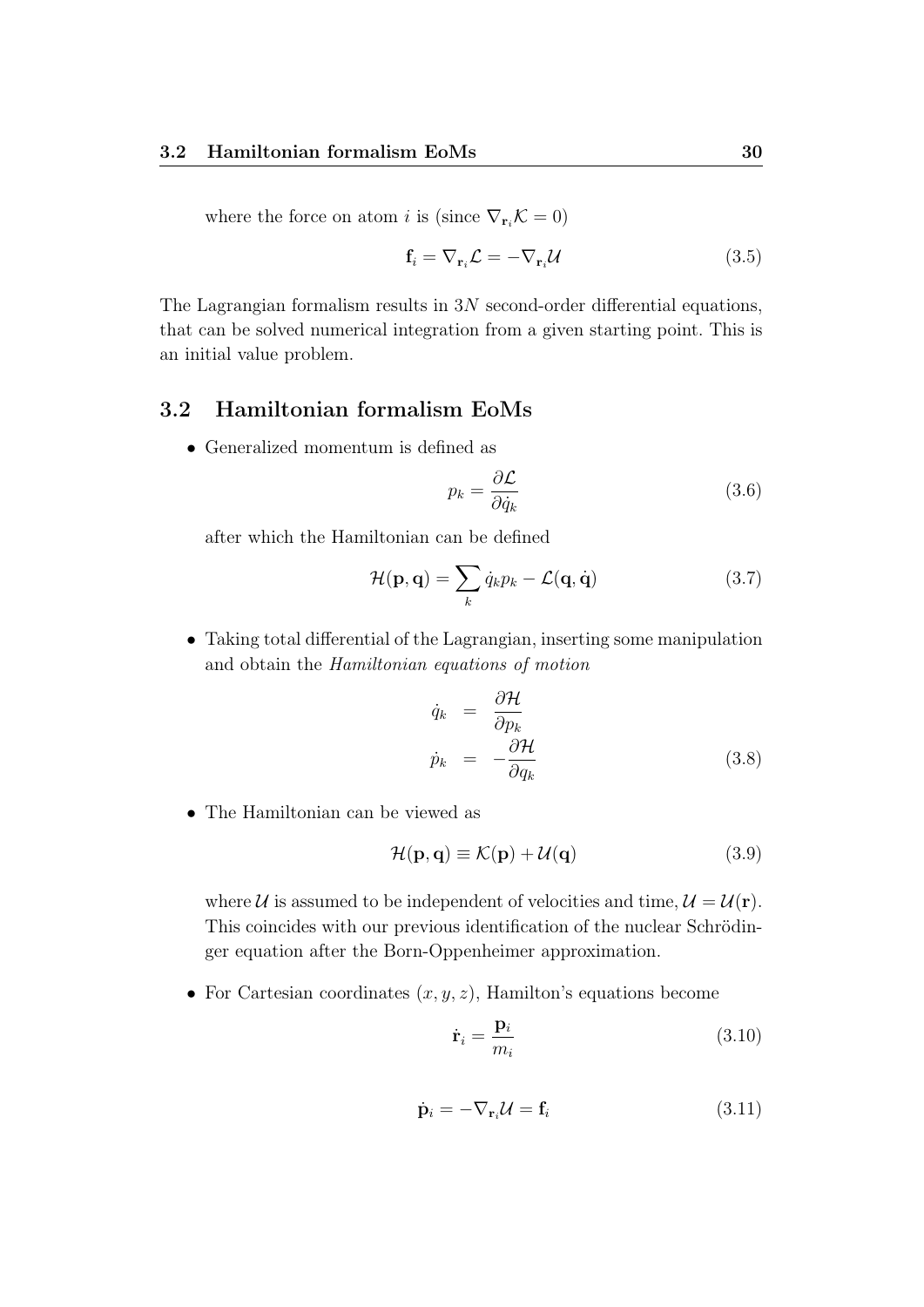The Hamiltonian formalsim results in  $6N$  differential equations of first order and an initial value problem (Naturally, the Lagrangian equations above can be formulted using  $6N$  first-order equations.) For following the trajectories of the particles in time, we need to either solve 3N second-order differential equations or equivalent set of 6N first-order differential equations.

- The equation of motion presented here reproduce the microcanonical ensemble  $(NVE)$
- $\bullet$  This is close to a real system because it's the solution for the N-body problem, and corresponds to the real atomic motion of an isolated system in fixed volume.

## 3.3 Integrating EoMs

Integrating equations of motion means dividing time to points  $t_i$ , separated by steps of  $\Delta t$ , and obtaining the next  $t_{i+1}$  one from the previous one  $t_i$ . As the equation contains inherently the physical information, our simulation is expected to be approximative solution to the problem.

The procedure is the following

- (1) Set up the system
	- for each step  $t_i \rightarrow t_{i+1}$
- (2) Evaluate forces
- (3) Get new positions (integration)
- (4) Calculate physical quantities and save desired information
- (5) Decide whether to go to (2) or to stop.

The reason for considering  $\mathcal L$  and  $\mathcal H$  is, that to obtain other ensembles we will modify these functions and obtain new equations of motion to be integrated.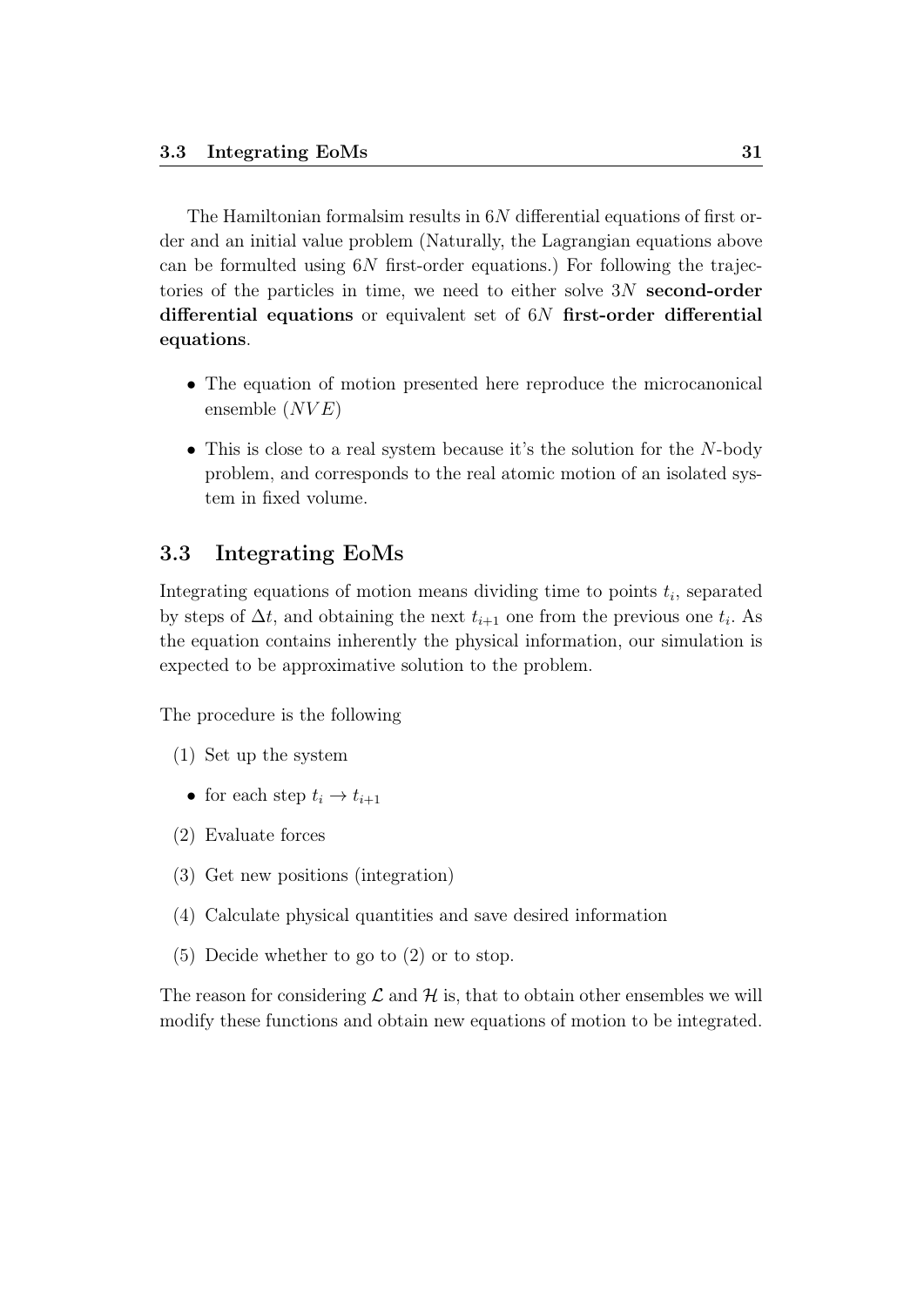# 3.4 Potential energy

• As the first approximation, we assume the potential energy of the system to be a sum over particle-particle interactions as follows:

$$
\mathcal{U}(\mathbf{r}) = \sum_{i} U_1(\mathbf{r}_i) + \sum_{i,j} U_2(\mathbf{r}_i, \mathbf{r}_j) + \sum_{i,j,k} U_3(\mathbf{r}_i, \mathbf{r}_j, \mathbf{r}_k) + \dots \quad (3.12)
$$

- The first term corresponds to an external potential.
- Second one includes two-particle interactions, and third one corresponds to three-particle interactions.
- Typically, interactions between more particles than three are neglected, or included in an approximative way.
- How  $U_1, U_2, U_3$  are defined will be discussed during later lectures.
- Note that the original QM Hamiltonian (1.4) has only 1-body and 2 body terms

$$
H = \sum_{I} \frac{\hat{P}_{I}^2}{2M_{I}} + \frac{1}{4\pi\epsilon}\sum_{I < J} \frac{e^2 Z_I Z_J}{r_{IJ}} - \frac{1}{4\pi\epsilon}\sum_{i,I} \frac{e^2 Z_I}{r_{iI}} + \sum_{i} \frac{\hat{p}_{i}^2}{2m_e} + \frac{1}{4\pi\epsilon}\sum_{i < j} \frac{e^2}{r_{ij}}
$$

- However in division of  $\mathcal{U}(\mathbf{r})$  the 3-body and higher terms emerge from neglecting electrons in the equations of motion.
- It would be nice if terms higher than 2-body ones could be considered zero.
- Effective pair potential answers this call.

## 3.5 Conservation laws

- For a MD simulation to work, it has to preserve properties of a real system. In nature, symmetry is the general cause for conservation laws.
- Regarding equations of motion, there are some things to pay attention to: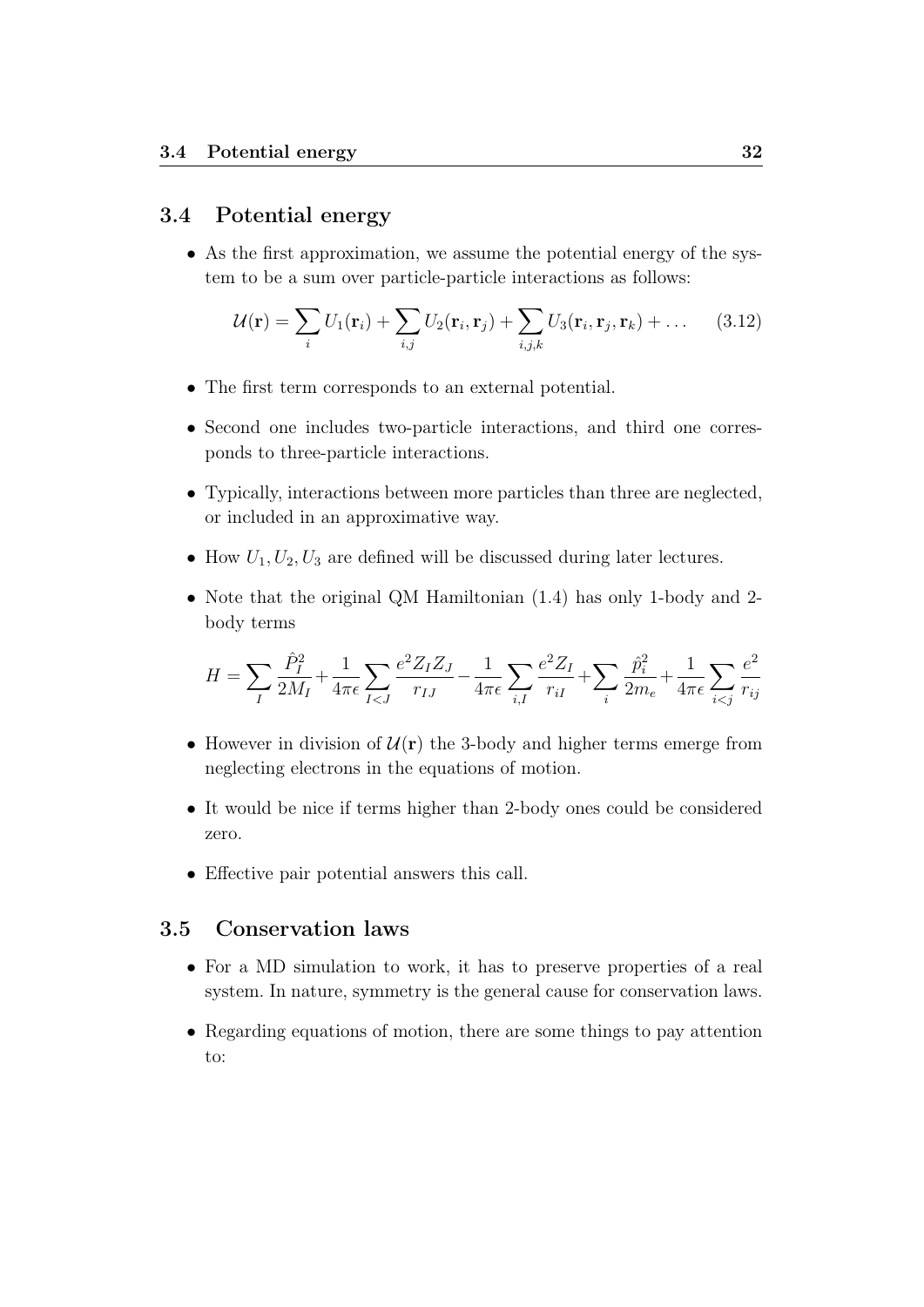- If a generalized momentum  $p_k$  is conserved, the  $\mathcal L$  and  $\mathcal H$  must be independent on the corresponding generalized coordinate  $q_k$  (i.e.,  $\dot{p}_k = -\partial \mathcal{H}/\partial q_k = 0$ .
- Hence, for any set of particles, it is possible to choose six generalized coordinates corresponding to translations of the centre of mass, and rotations about it, for the system as whole (the rest  $3N - 6$  coordinates involve the motion of the particles relative to each other).
- In Cartesian coordinates with origin at the center of mass of the system these correspond to the total linear momentum P and total angular momentum L.
- These are defined as:

$$
\mathbf{P} = \sum_{i} \mathbf{p}_i
$$
  

$$
\mathbf{L} = \sum_{i} \mathbf{r}_i \times \mathbf{p}_i = \sum_{i} \mathbf{r}_i \times m_i \dot{\mathbf{r}}_i
$$
 (3.13)

- For a completely isolated system:
	- ∗ P and L are conserved
	- ∗ Hamiltonian H is independent on time, i.e.,  $d\mathcal{H}/dt = 0$ (total energy is constant).
	- ∗ Further, the equations of motion are reversible in time. I.e., by changing the signs of all momenta, particles would retrace their trajectories.
- For a periodic boundary conditions L is not conserved.

During the course, we will face ensembles other than constant-NVE (shortly NVE) describing an isolated system. A successfull atomistic simulation reproduces all relevant conservation laws!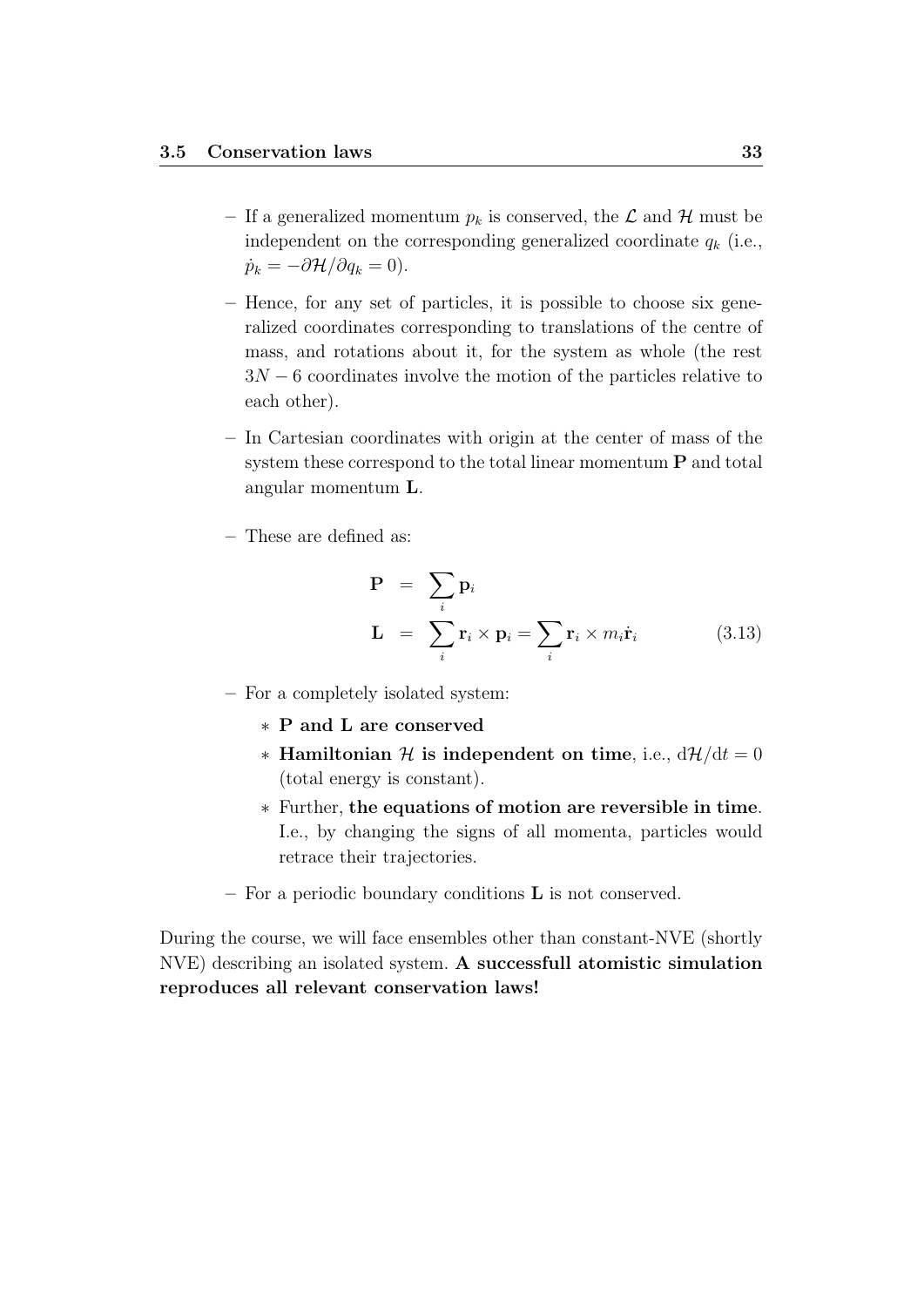# 3.6 Implementation and application

The MD algorithm can be summarized as a flowchart.



# 4 Setting up the simulation System

As our simulation will probe the phase space  $\{\Gamma\}$  (hopefully in ergodic fashion), we need a point  $\mathbf{\Gamma}(0) = (\mathbf{r}(0), \mathbf{p}(0))$  to start from. We need

- Obtain a structure (a "configuration")  $r(0)$
- Define a cell where the dynamics takes place
- Initialize momenta  $p(0)$

before we can start evaluating forces for the first time and integrating the equations of motion.

## 4.1 Starting structure

Selecting the starting structure (initial configuration) can be essential in terms of success of the MD simulation. Therefore choosing initial configuration  $r(0)$  for the system should be performed with care.

- The initial structure should be close to the structure to be simulated
	- Short distance in phase space, and shorter and feasible equilibration run
	- Face-centered cubic structure for fcc crystal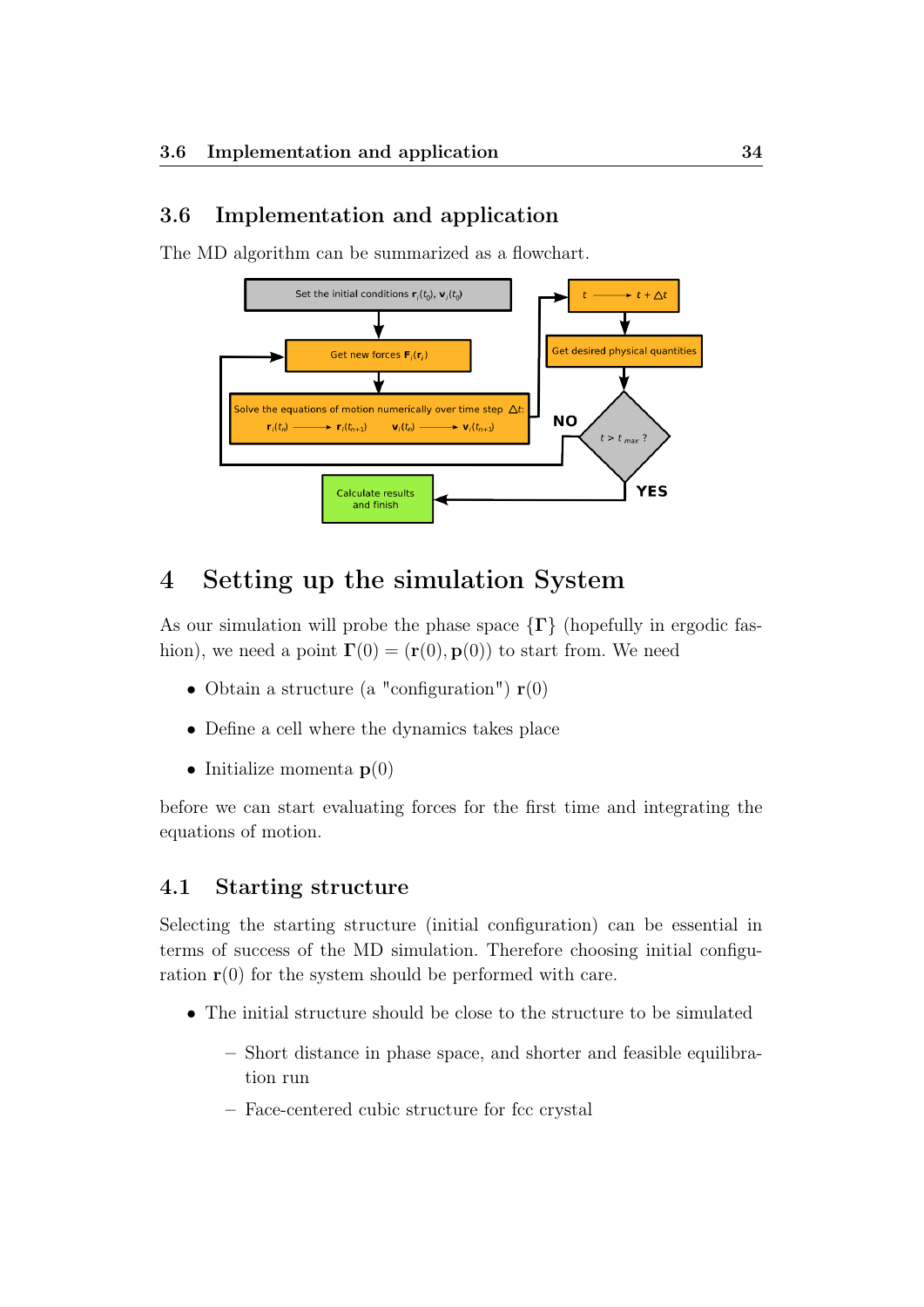- The initial structure should be "realistic"
	- No atomic overlapping causing pathologically high energies
	- "Hot spot"/ "Bad contact"
	- Energy minimization can help

For selection of a starting structure all available knowledge used be used.

- X-ray diffraction structure can be helpful. Common sense too.
- If no knowledge, fcc lattice can be chosen
	- Avoid bad contacts
	- Density close to experimental
	- Molecular orientation random
	- Rod-shaped molecules parallel
- For molecules in solvent, in addition fulfill
	- Molecular structure from other sources (exp. QM-calc. etc.)
	- Solvent molecules from pure-solvent-MD. Remove solvent molecules overlapping with the solute.

Initial structure should fit in (and possibly fill) the chosen simulation cell volume.

#### 4.2 Simulation cell

Now we have set a configuration where to start.  $1/3$  of setting the system is now done. Next, consider the cell and boundary conditions.

#### 4.2.1 Relative coordinates

Let's consider an orthogonal simulation cell as a simple example. Actually, some codes do not go beyond this (only orthogonal cells implemented).

• Now, we have a box of size  $L_x \times L_y \times L_z$  [Å<sup>3</sup>] with lattice vectors:

$$
\mathbf{e}_x = \hat{\mathbf{x}}, \qquad \mathbf{e}_y = \hat{\mathbf{y}} \qquad \text{and} \qquad \mathbf{e}_z = \hat{\mathbf{z}}. \tag{4.1}
$$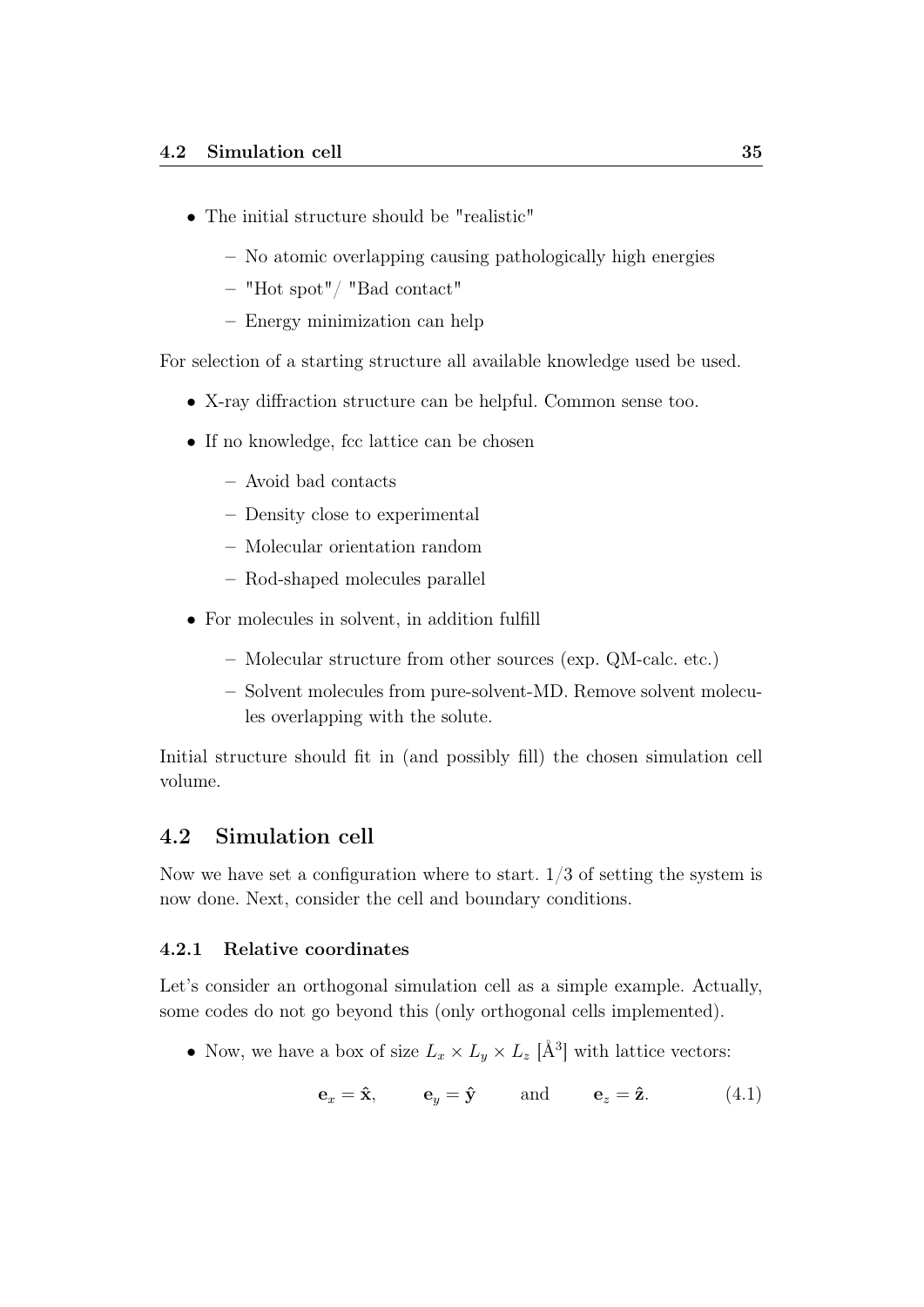• Next, we define the positions for the atoms inside the cell:

$$
\mathbf{r}_{i} = \sum_{\alpha} x_{i,\alpha} L_{\alpha} \mathbf{e}_{\alpha} \tag{4.2}
$$

where  $x_{i,\alpha} \in [0,1]$  are relative coordinates for atom i (and  $\alpha$  runs over Cartesian coordinates  $x,y,z$ ).

This trick allows us scaling the box size if needed. That would be done simply changing the box lengths  $L_x, L_y, L_z$ . As relative coordinates  $x_{i,\alpha} \in [0,1]$ , this would squeeze the system uniformly.

#### 4.2.2 Periodic boundary conditions (pbc)

• For a N-atomic system with pair potentials, one in principle needs to care about  $N^2$  interactions for each time step  $\Delta t$ .

- The number of terms in 
$$
\sum_{i=1}^{N} \sum_{j=i+1}^{N} U_2(\mathbf{r}_i, \mathbf{r}_j)
$$
 is approximately  $\frac{N^2}{2}$ 

- Obviously, this would become a problem for large N (like  $N > 10^6$ ).
	- 1 liter of water in a cube has  $3.3 \times 10^{25}$  molecules
	- $2 \times 10^{19}$  are within 10 molecular radii from wall
	- $-1$  out of 1.5 million senses walls
	- For a box of 1000 molecules not a single one fulfills this  $\Rightarrow$  bulk properties are not obtained
	- Simulation of droplets is feasible though
- Simulations of molecules on vacuum is not correct. From solutions of small molecules to large proteins, interaction with sufficiently many solvent molecules is needed for the solute to be in proper regime of phase space.
- Fortunately, most atomic interactions diminish quickly with increasing inter-atomic distance  $(r \to \infty)$ .
- Because  $\mathcal{U}(r) \longrightarrow 0$ , we can limit the interactions to a sphere close to each particle. This transforms the scalability from quadratic  $N^2$  to linear N.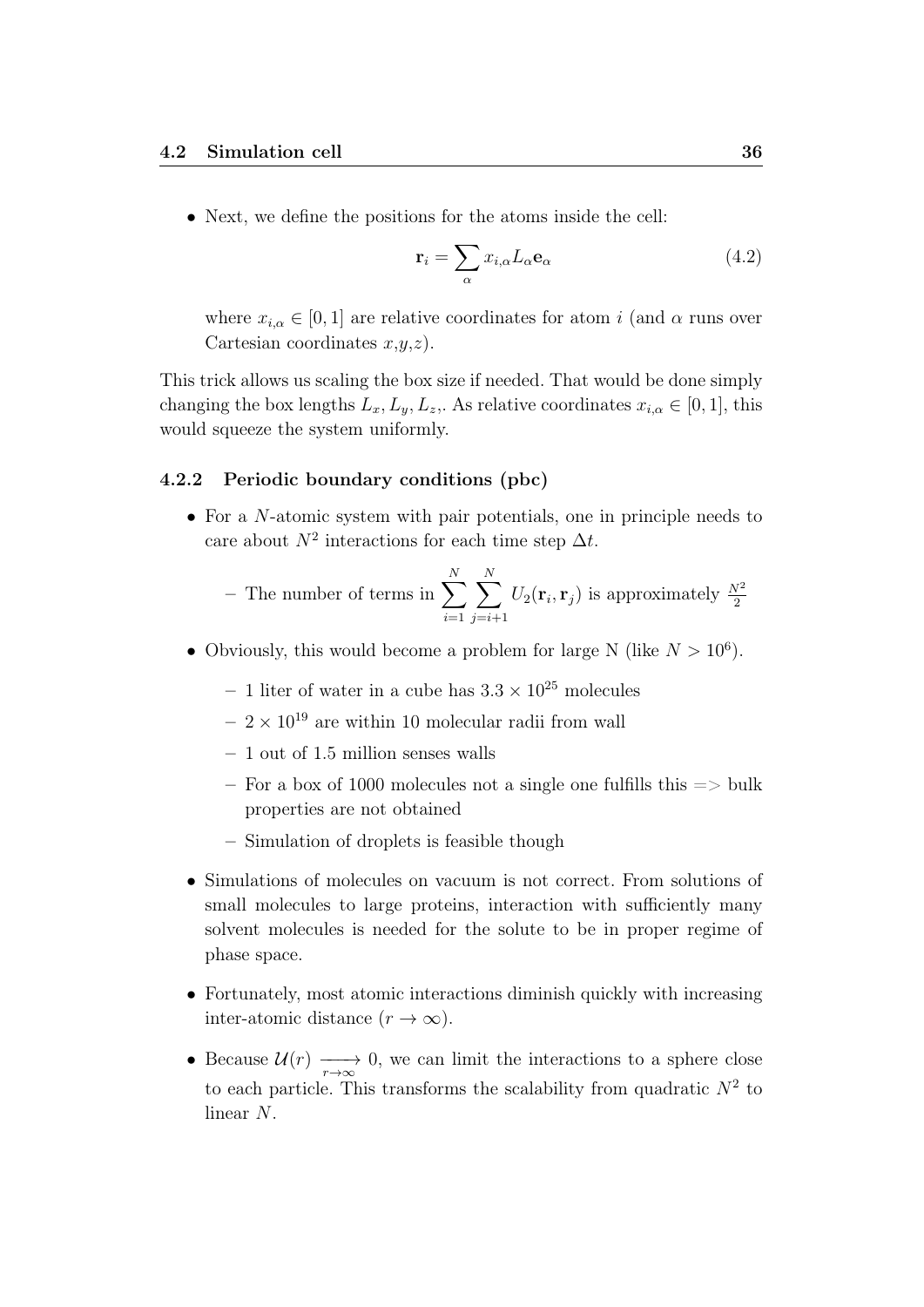- For example,
	- metals are closely-packed, but atoms at  $r > 5$  Å are typically well-enough screened  $\rightarrow \sim 80N$  interactions
	- for water we need a couple of solvation shells  $\Rightarrow$  100N interactions.
- worst case appears for ionic bonding; Coulomb's law behaves as  $\mathcal{U} \propto r^{-1}$  $\rightarrow$  cutting the interactions is impossible. (There is still a solution...)

Obviously, it is impossible to model most of the real system sizes. Hence, we need to carefully consider how our simulation model can be made to represent a larger system.

- For example, if we are interested in bulk properties, we can introduce periodic boundary conditions to estimate the behaviour of an infinite system.
- This approach involves "copying" the simulation cell to each of the periodic directions (1–3) so that our initial system "sees" another system, exactly like itself, in each direction around it.



- If an atom moves out, if comes back in from the other side.
- In the pbc model we need to consider the main box only
	- Coordinates of atoms in other boxes obtained owing to implied periodicity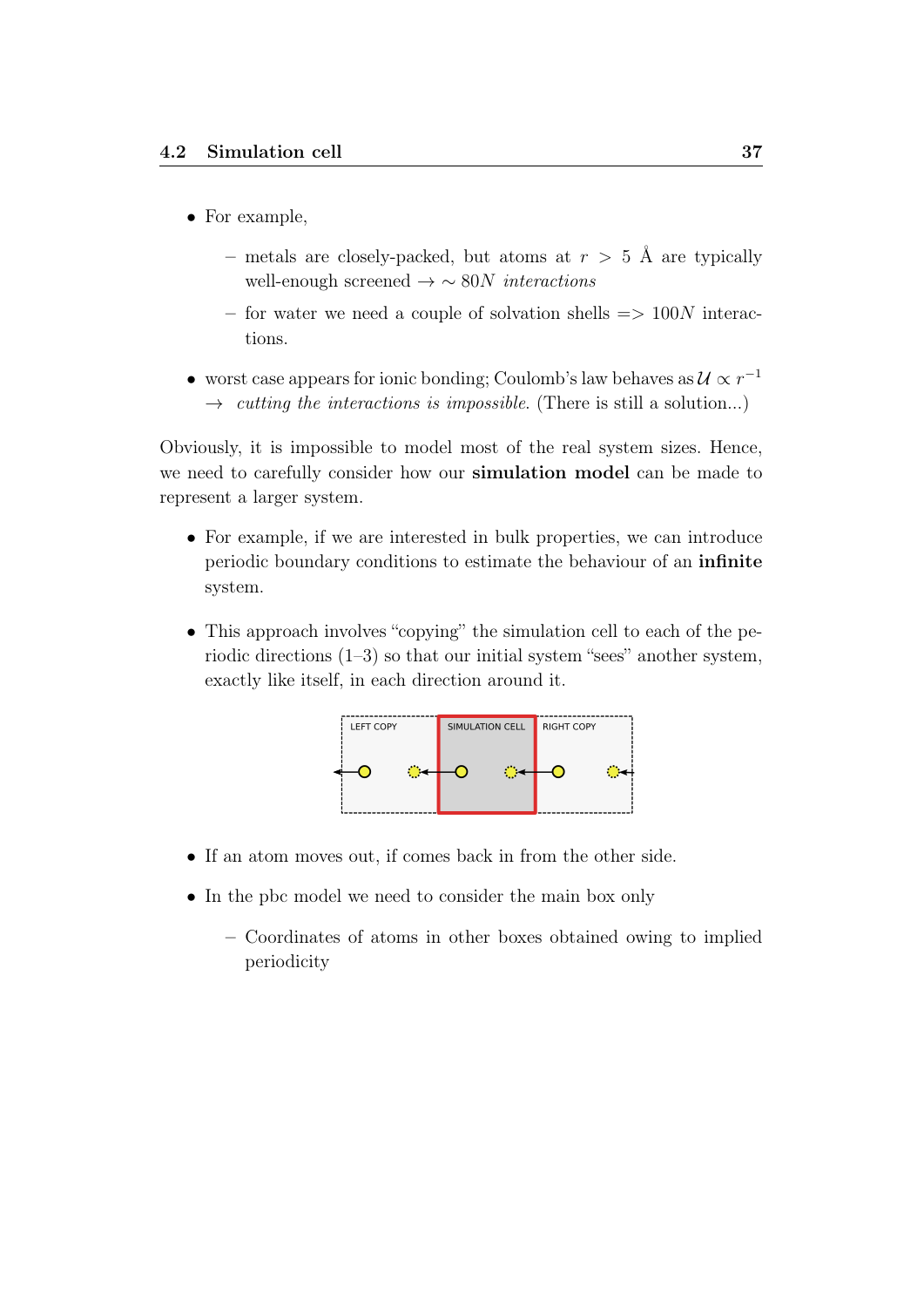

- Note that the nearest neighbors of atom A, except for B, are now in the neighbouring "virtual" cells instead of the original cell.
- Obviously, this has to be taken into account when evaluating the potential  $\mathcal{U}(r)$ .

#### 4.2.3 Minimum image convention for cubic pbc

- Orthorhombic box in 3D has 26 neighbouring boxes. Rectangular box in 2D has 8 neighboring boxes.
- The closest image of a certain molecule is not necessary in the box
- However, the closest image (and that only) should be used for force evaluation
	- For cubic box, a good rule of thumb is not to do anything above distances of  $L/2$  if no special reasons exists.
	- For orthorhombic box,  $\min(L_x, L_y, L_z)/2$  is the corresponding choice.
- Using cubic or orthorhombic boxes is a good idea in most cases
	- Savings in number of atoms can be counteracted by laborous geometry handling. For further processing this is easier too.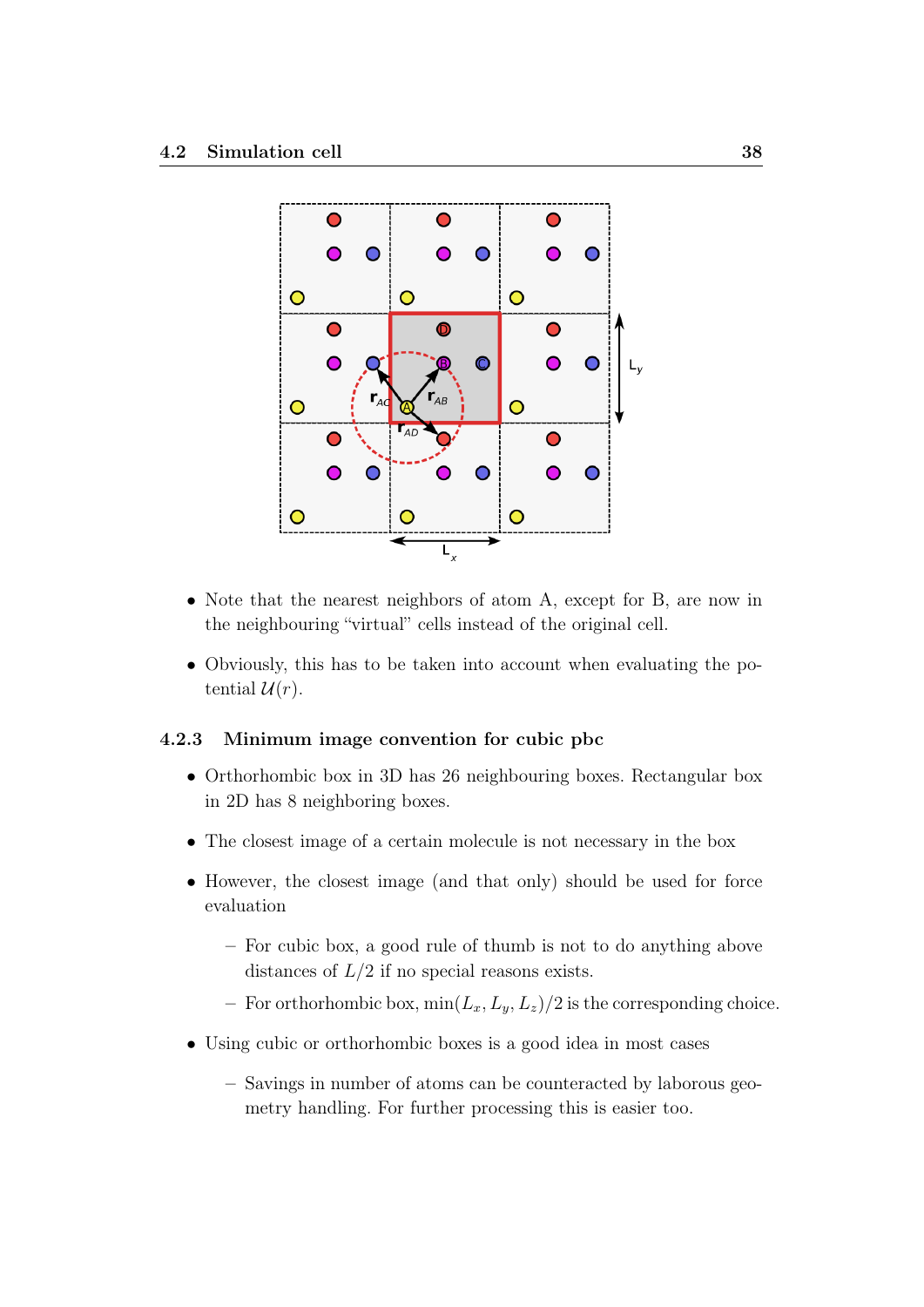• For a cubic box geometry (lenght  $L$ ), and two given two coordinates  $\mathbf{r}_i$  and  $\mathbf{r}_j$ , the minimum image vector  $\mathbf{r}_{ij}^{(MI)}$  can be calculated by first calculating the separation vector  $r_{ij}$ 

$$
x_{ij} = x_i - x_j \tag{4.3}
$$

$$
y_{ij} = y_i - y_j \tag{4.4}
$$

$$
z_{ij} = z_i - z_i \tag{4.5}
$$

• and then  $\mathbf{r}_{ii}^{(MI)}$ ij

$$
x_{ij}^{(MI)} = x_{ij} - L * \text{round}(x_{ij}/L) \tag{4.6}
$$

$$
y_{ij}^{(MI)} = y_{ij} - L * \text{round}(y_{ij}/L) \tag{4.7}
$$

$$
z_{ij}^{(MI)} = z_{ij} - L * \text{round}(z_{ij}/L), \qquad (4.8)
$$

where function round() is standard rounding operator to the closest integer. The above equations are quaranteed to give the closest image in 3D cubic system, no matter how far the two points are. The Euclidian norm is (of course you know it!!!)

$$
r_{ij}^{(MI)} = \left| \mathbf{r}_{ij}^{(MI)} \right| = \sqrt{(x_{ij}^{(MI)})^2 + (y_{ij}^{(MI)})^2 + (z_{ij}^{(MI)})^2}
$$
(4.9)

• Things can be this elegant in cubic cell whereas they can be much more labourous in a more complicated unit cell.

#### 4.2.4 Options for simulation boxes

There are 5 choices for boxes to be used

- Cubic (and orthogonal, orthorhombic)
- Truncated octahedron
- Hexagonal prism
- Rhombic dodecahedron
- "Elongated"dodecahedron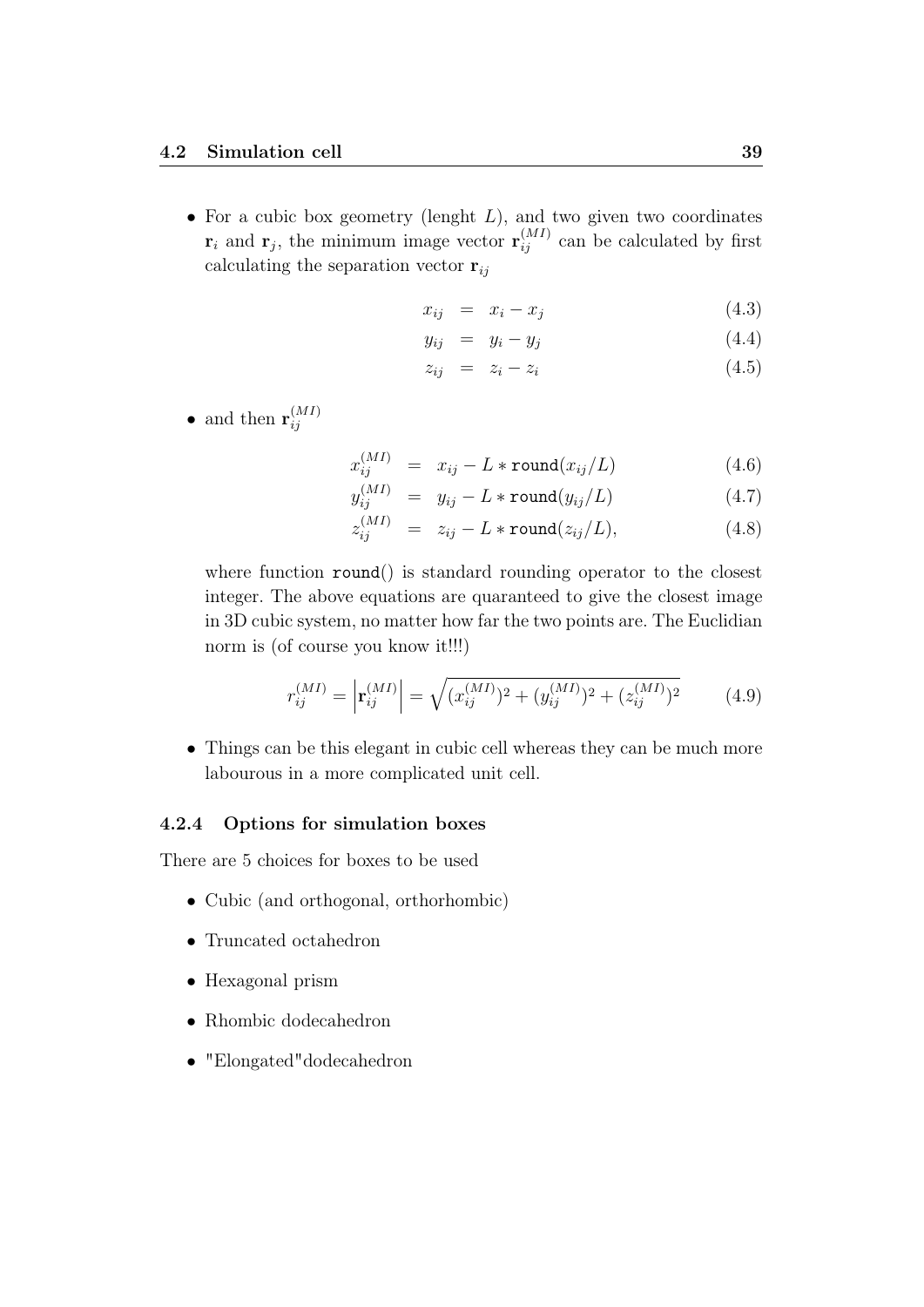

Source: R. Leech, Molecular modeling, principles and applications

Although the cubic and its orthogonal variants are easy to use, for certain cases it is advantageous to use other ones. Generally this occurs when number of solvent molecules needs to be minimized.

- Truncated octahedron and Rhombic dodecahedron closer to spherical
	- No wasting effort on molecules in corners of the cube
	- Spherical molecules, proteins
	- Truncated octahedron easier to code
- Hexagonal prism good for DNA

Minimum image vectors and other formulations can be found in literature (Leech or Allen & Tildesley)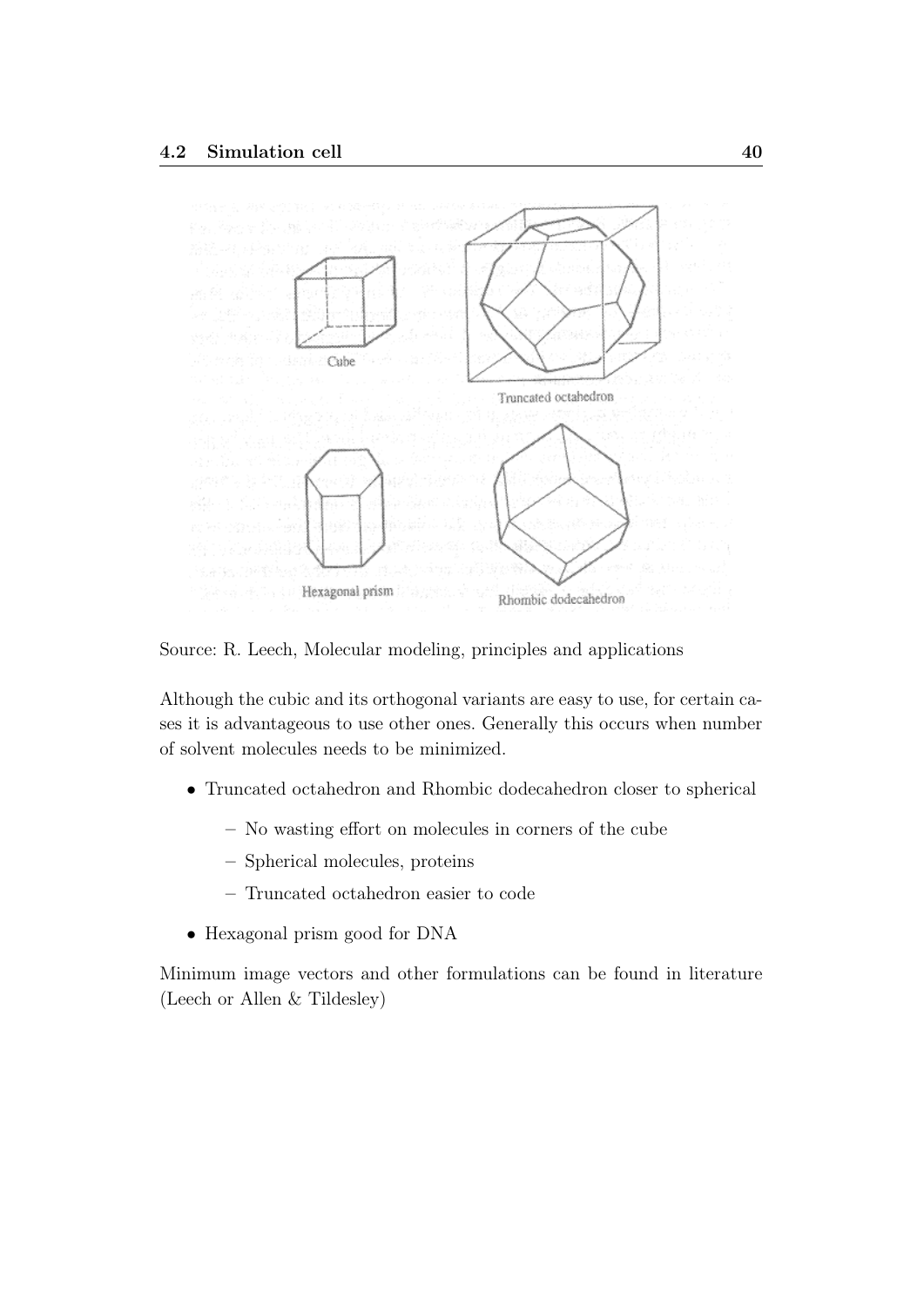#### 4.2.5 Other boundary conditions

- Open boundaries. In this case, if a particle reaches a boundary, it will be lost.
	- Obviously, this only works for a system where the particles themselves are more or less stationary.
	- Clearly, one would get problems modeling, e.g., a fluid with open boundaries.
- Partially Open Boundaries Some directions open, some not.
	- For surfaces, one can use pbc for directions parallel to surface and open boundaries for the direction normal to the surface.
	- A way to go round is to set large lenght in z-direction (perpendicular to surface) and use 3D pbc.
- Vacuum
	- Sometimes the system has to be put in vacuum
	- Typical example is an enzyme with little water

#### • Fixed Boundaries

- Fixed boundaries, i.e., prevent the particle motion at or close to a boundary.
- Unphysical, to be avoided at all cost.

Periodic boundary conditions and cutting interactions have advantages. For large enough systems, we truly obtain linear scaling, which is

- rare yet desirable for microscopic simulation
- owing to neglecting electrons. This allows us going to scales where interactions can be cut.

In addition the use of pbc allows simulation of bulk with a "small"number of molecules.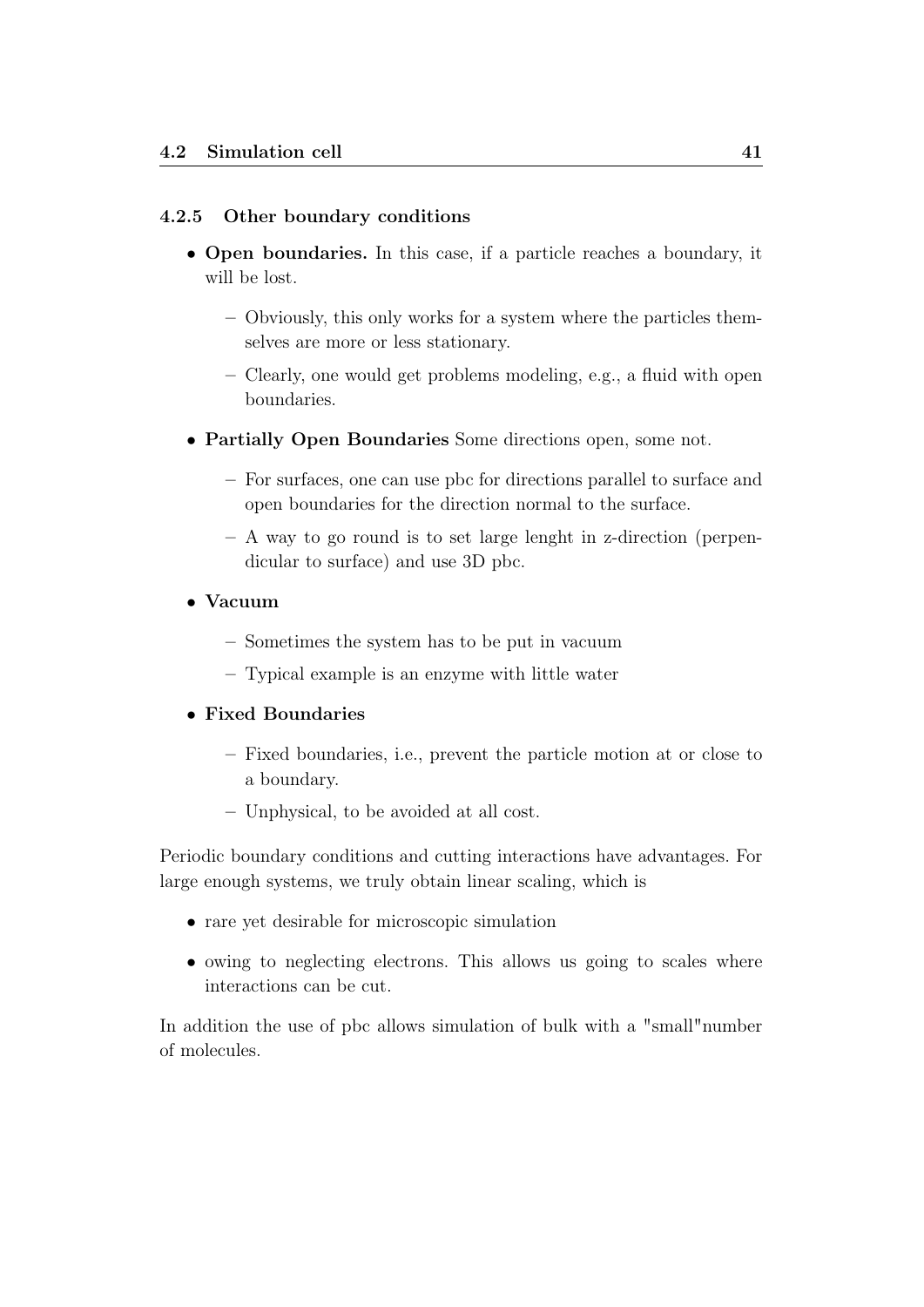#### 4.2.6 Size effects

The size of the used simulation box might introduce artifacts.

- Phenomena that have fluctuation wavelength  $\lambda > L$  can not be described
- Phonons (sound waves)
- Strained systems
- Phase transitions
- Large temperature gradients
- If the box is not big enough, there may be non-physical interactions over the cell boundaries – even if the interaction is shorter ranged.
- The solution is to study system of numerous sizes.
	- The cell size should not affect real results.
- In the best case, results allow for a prediction for an infinite system.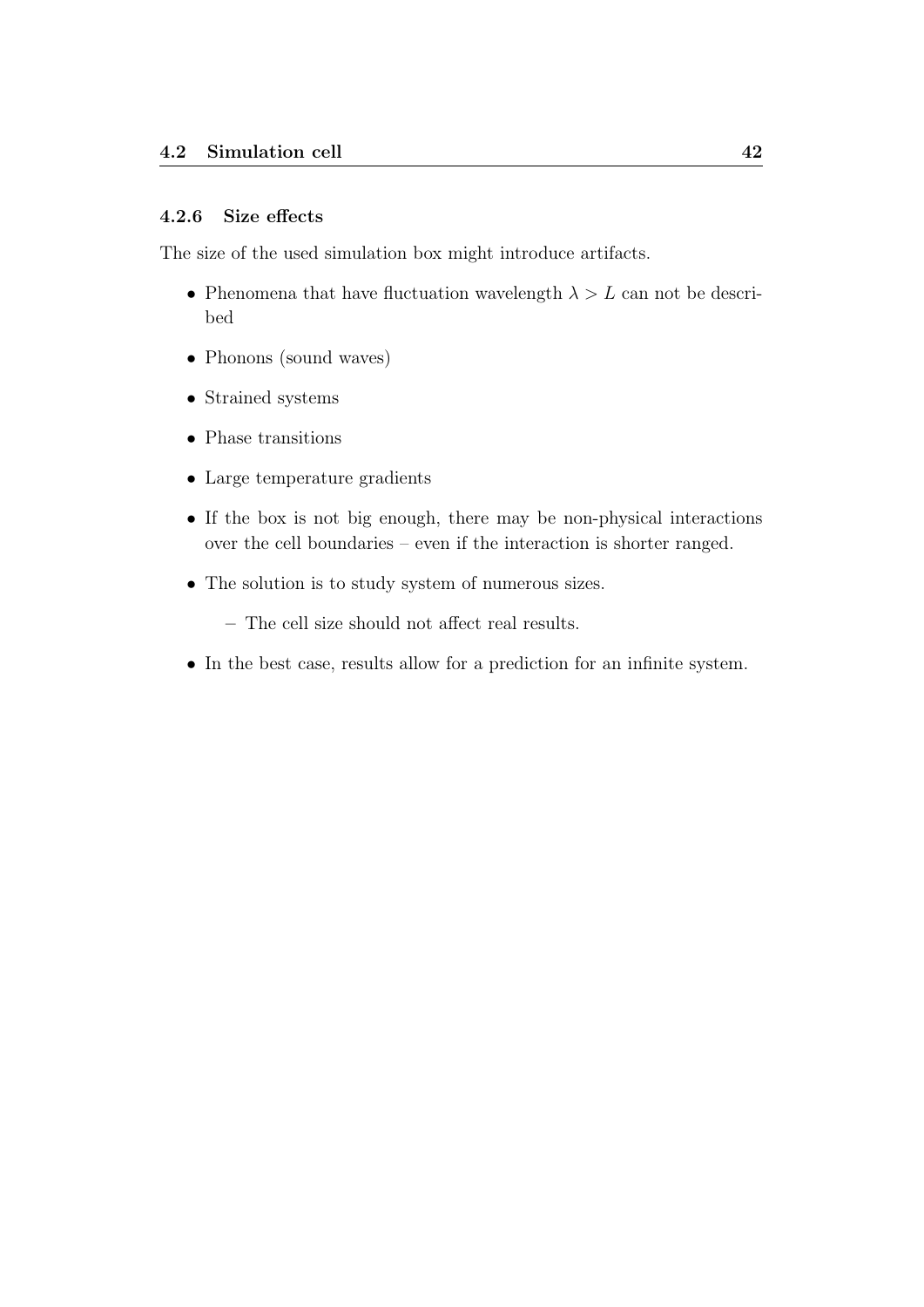## 4.3 Initializing atom velocities

The last step in setting up the simulation system is to generate velocities for the atoms.

- MD simulations are typically carried above 0K.
- Need to know how to initiate with a certain temperature of the system. (Especially NVE simulations.)
- The best guess is the Maxwell-Boltzmann distribution (exact for noninteracting gases)

$$
\rho(v_{i,\alpha}) = \sqrt{\frac{m_i}{2\pi k_\text{B}T}} \exp\left(-\frac{1}{2}\frac{m_i v_{i,\alpha}^2}{k_\text{B}T}\right) \tag{4.10}
$$

which is simply the Gaussian function (or **normal distribution**)

$$
\psi(x)_{\mu,\sigma} = \frac{1}{\sigma\sqrt{2\pi}} \exp\left[-(x-\mu)/2\sigma^2\right]
$$
\n(4.11)

with  $\mu = 0$ ,  $x = v_{i,\alpha}$  and  $\sigma = \sqrt{k_{\rm B}T/m_i}$ .

• A gaussian random number x generated with zero mean  $\mu = 0$  and unit variance  $\sigma = 1$  can be transformed to a random number  $x'$  of another normal distribution with  $\mu'$  and  $u\sigma'$  by transformation

$$
x' = \mu' + \sigma' x \tag{4.12}
$$

meaning that given zero-mean, unit-variance numbers, we can obtain a starting velocity distribution by scaling with  $\sigma' = \sqrt{\frac{k_B T}{m}}$  $\frac{k_{\rm B}T}{m_i}$  (Note that  $\mu' = 0$ 

• In practice, we assign each velocity component of each particle separately:

$$
v_{i,\alpha} = \sqrt{\frac{k_{\rm B}T}{m_i}} u_{\rm G}
$$
\n(4.13)

where indepent gaussian ( $\mu = 0, \sigma = 1$ ) random numbers  $u_G$  are obtained from gaussian (pseudo) random number generator.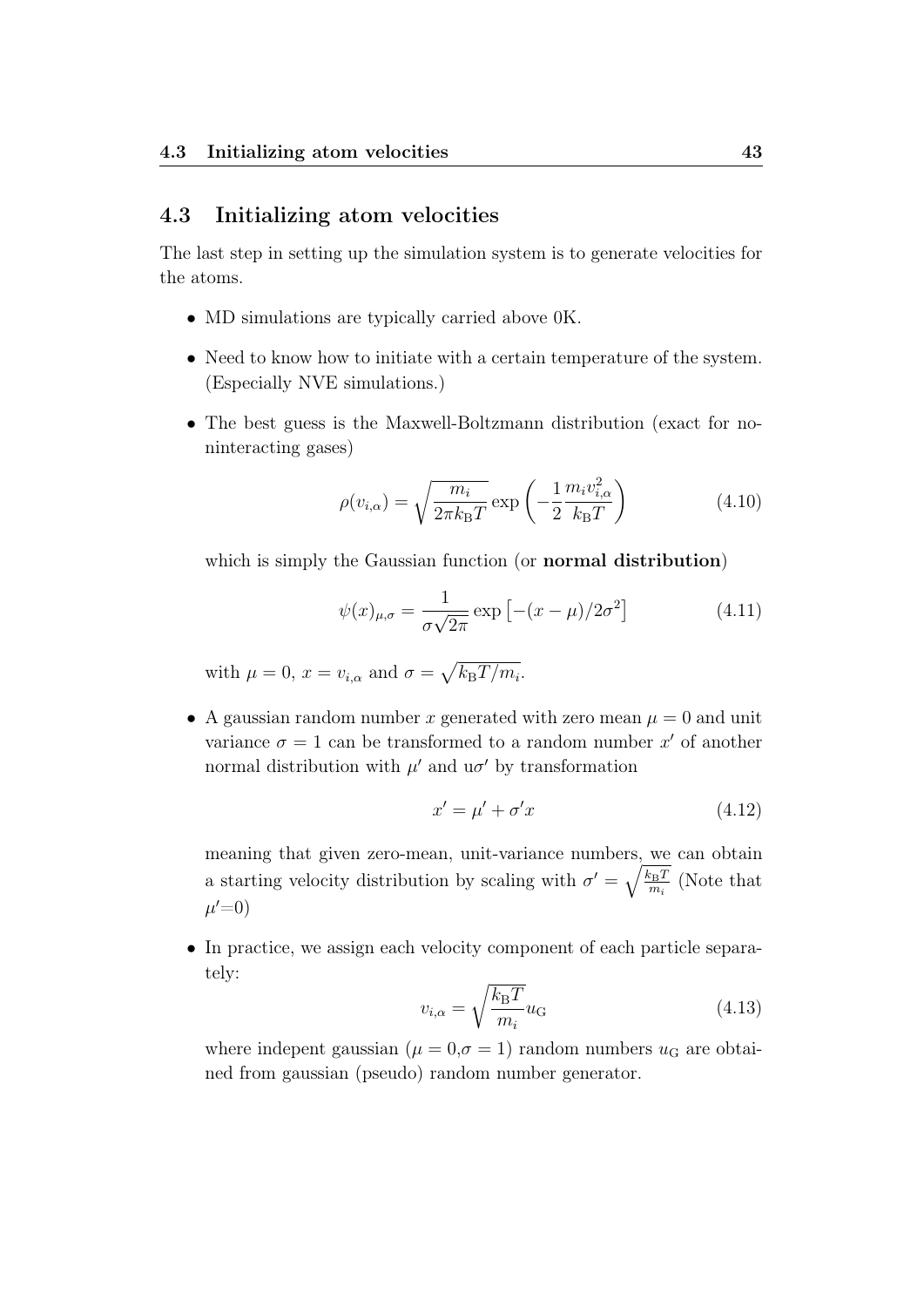- For example given two uniformly distributed random numbers  $\xi_1$ and  $\xi_2$  between 0 and 1, numbers  $x_1 =$ √  $\sqrt{-2\ln \xi_1} \cos (2\pi \xi_2)$  and  $x_2 =$ √  $\sqrt{-2\ln \xi_1} \sin \left( \pi \xi_2 \right)$ are gaussian random numbers with  $\mu = 0$  and  $\sigma = 1$ .
- More about generating random numbers on Monte Carlo course, or in book "Numerical Recipes"available freely in the web.
- It is not a good idea to trust a random random-number generator=).
- Check that the (pseudo) random number generator you are using, was developed for scientific use and explicitly stated to be OK for your purpose.
- Parallel MD runs for statistics require careful choice of random numbers.
	- ∗ The whole method assumes random selection of starting points  $\Gamma(0)$ .
- For a single MD run that is not so critical. Even a uniform distribution would yield MB-distribution after a couple of hundred steps.
- To prevent the system from drifting during the simulation, the velocities are often adjusted to give zero total momentum after initializing the temperature. For the total momentum  $\mathbf{P} = \sum_{i} \mathbf{m}_i \mathbf{v}_i$ this is done by

$$
\mathbf{v}_i^{(NPT\mathbf{P})} = \mathbf{v}_i - \mathbf{v}^{(av)} \tag{4.14}
$$

.

where

$$
\mathbf{v}^{(av)} = \frac{\mathbf{P}}{\sum_i m_i}
$$

Now velocities  $\mathbf{v}_i^{(NPTP)}$  $i^{(N+1)}$  give zero total momentum. This should be a conserved quantity in all cases. (As always i refers to individual atom  $(v<sub>i</sub>$  has 3 dimensions))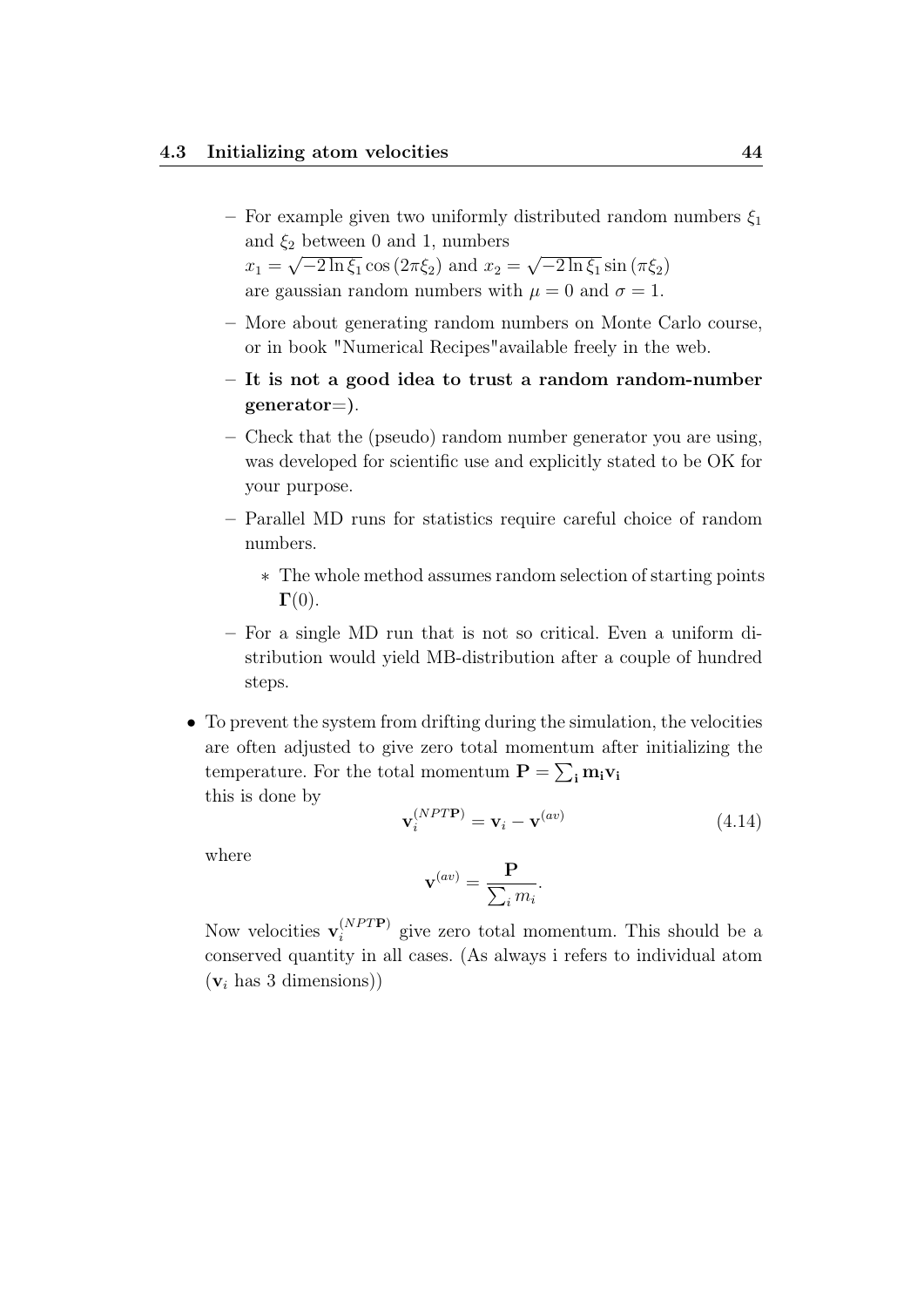# 5 Thermalization/equilibration

For the simulation system to reach equilibrium (to thermalize) from starting point  $\Gamma(0)$  just generated, the MD simulation needs to be run some time. During the equilibration run

- Particles interact and share energy
- Memory of the initial state is lost
- System moves to microstates corresponding to equilibrium ensemble.

Naturally, the time needed varies from system to system. Parameters to be monitored are

- Kinetic energy
- Potential energy
- Total energy
- Velocities
- Temperature
- Pressure
- Density
- and possibly some other system dependent quantities

After successful equilibration, the parameters

- should not exhibit any drifts.
- can have fluctiations
- should have the intended values as their average

The equilibrium temperature of the NVE system started with kinetic energy from (4.10) may differ from the initial value, depending on the initial configuration. Velocities thermalize very quickly, though, compared to spanning the position space.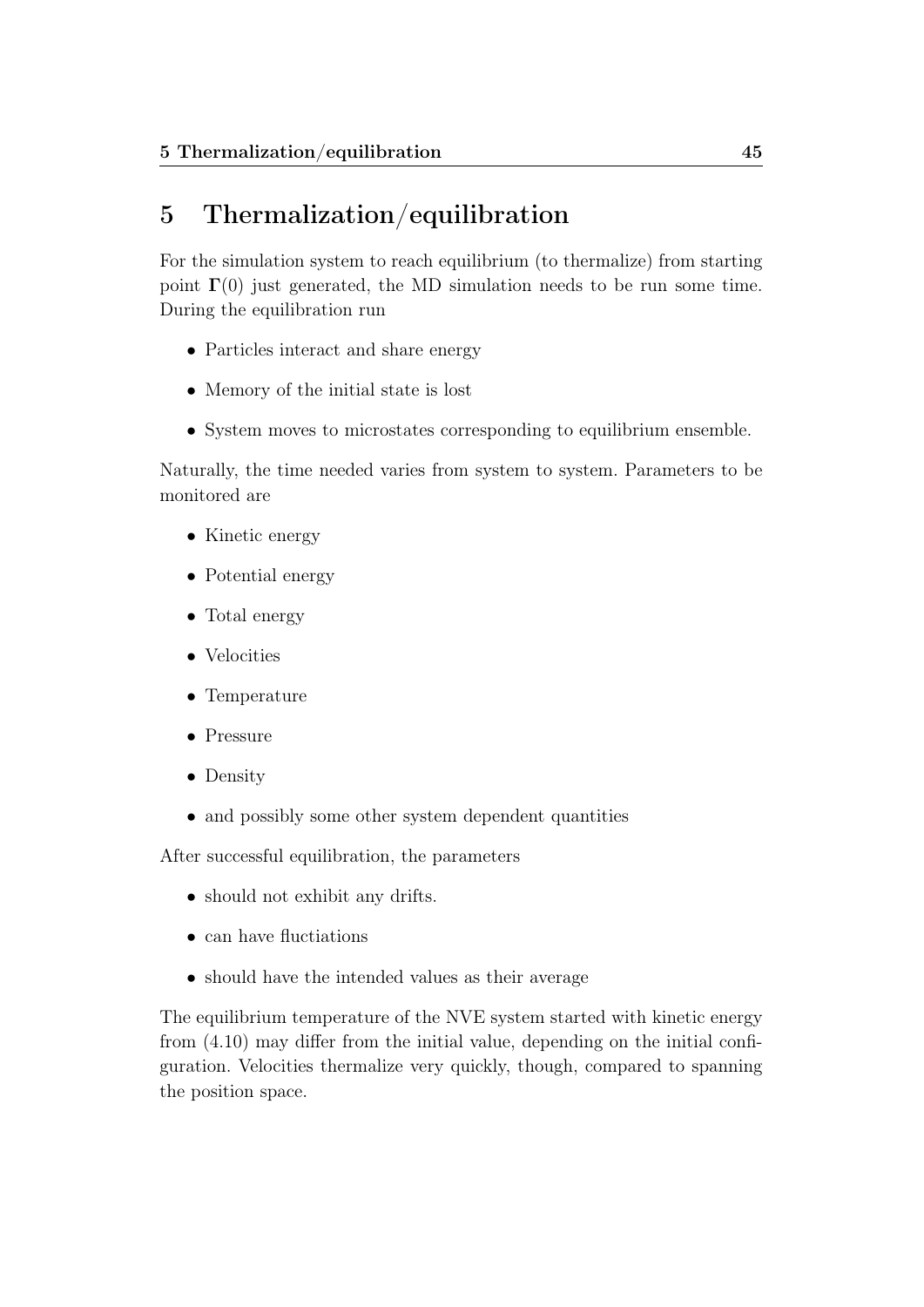## 5.1 Calculation of temperature

In a system of N particles, there are  $(N_f = 3N - N_c)$  degrees of freedom.

- For a system in vacuum  $N_c = 6$  corresponding conserved linear momentum and angular momentum
- For a system with pbc  $N_c = 3$  corresponding conserved linear momentum
- Each one of the  $N_f$  terms of momentum in the Hamiltonian has equal average energy.
	- This is based on the equipartition theorem which states that the average kinetic energy per degree of freedom is  $\langle \frac{1}{2} m_i v_{i,\alpha}^2 \rangle =$ 1  $\frac{1}{2}k_{\rm B}T$
- Instantaneous temperature of the system can be direcly obtained from the kinetic energies of the particles:

$$
T(t) \equiv \frac{1}{k_{\rm B} N_f} \sum_{i,\alpha} m_i v_{i,\alpha}^2(t)
$$
\n(5.1)

which can be used, among many other important things, to study thermalization of the simulation.

• An example of  $T$  fluctuation:



Clearly, the system is not thermalized in the beginning of the run.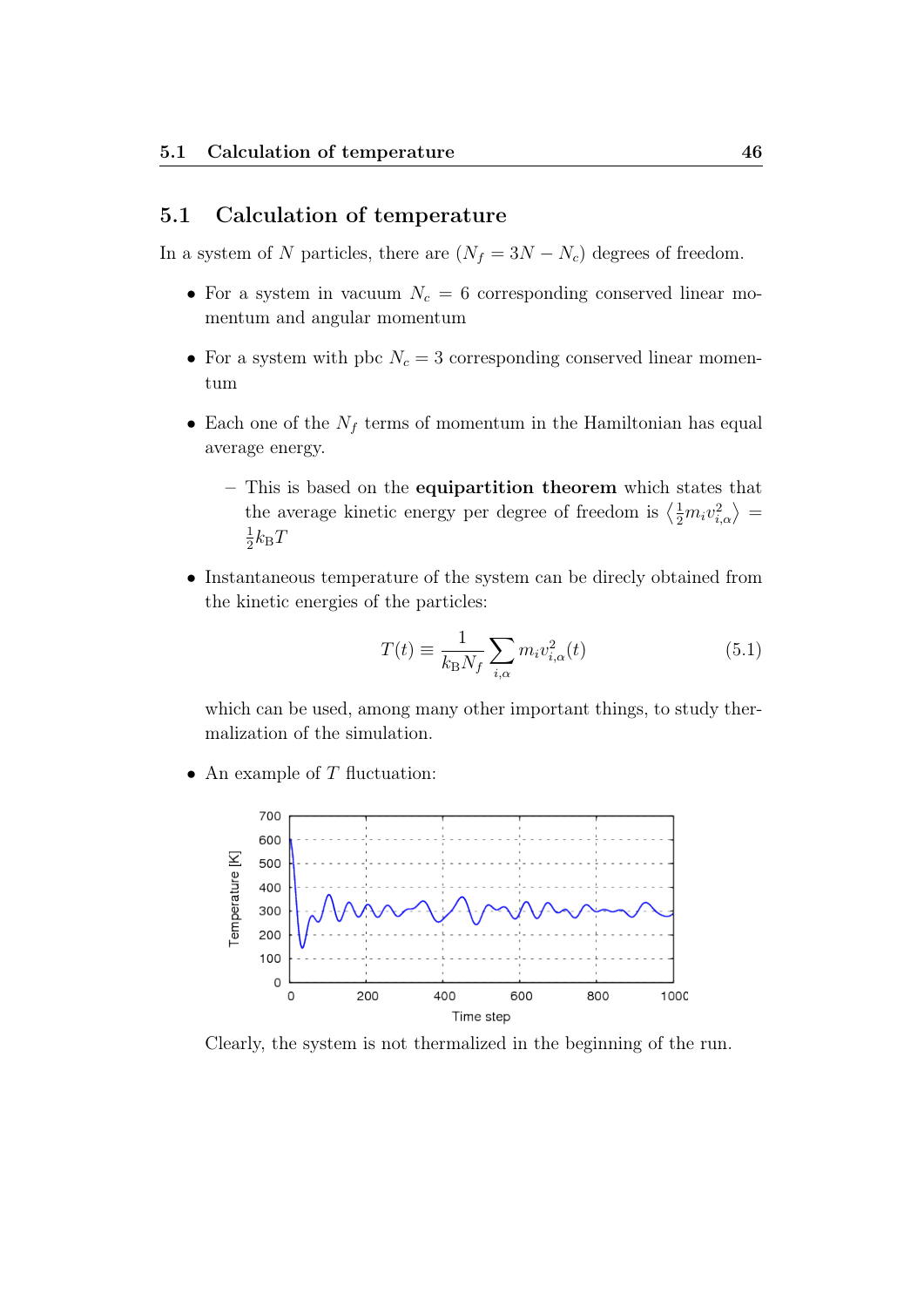## 5.2 Initial configuration and equilibrium

As we stated already, the initial phase space point  $\Gamma(0)$  should be chosen close to the equilibrium. This is easier said than done.

#### 5.2.1 Systems in potential energy minima

In the beginning of the simulation, the system may be in a minimum energy geometry or close to it – or in a configuration of relatively high potential energy. These naturally affect the simulation.

- Let us consider a crystal lattice in minimum energy  $\mathcal{U}(\mathbf{r}_0)$ , obtained in configuration  $r_0$ .
- In order to allow the atoms to move, they must leave their equilibrium positions  $r_0$ .
- This means that the energy of the system increases  $\mathcal{U}(\mathbf{r}_0) \to \mathcal{U}(\mathbf{r}_1)$ .



• As the system is not at  $r_0$  all the time and since  $\mathcal{U}(r_1) > \mathcal{U}(r_0)$ 

$$
\langle \mathcal{U} \rangle > \mathcal{U}(\mathbf{r}_0) \tag{5.2}
$$

• If system is modeled as NVE ensemble, the total energy  $\mathcal{H} = \mathcal{K} + \mathcal{U}$  is conserved and

$$
E_{tot} = \langle \mathcal{H} \rangle = \langle \mathcal{K} \rangle + \langle \mathcal{U} \rangle = \mathcal{K}(\mathbf{p}_0) + \mathcal{U}(\mathbf{r}_0)
$$
(5.3)

$$
\langle \mathcal{K} \rangle = E_{tot} - \langle \mathcal{U} \rangle < E_{tot} - \mathcal{U}(\mathbf{r}_0) = \mathcal{K}(\mathbf{p}_0) \tag{5.4}
$$

• The system transforms some of its initial kinetic energy to potential energy and temperature is lower than the initial temperature.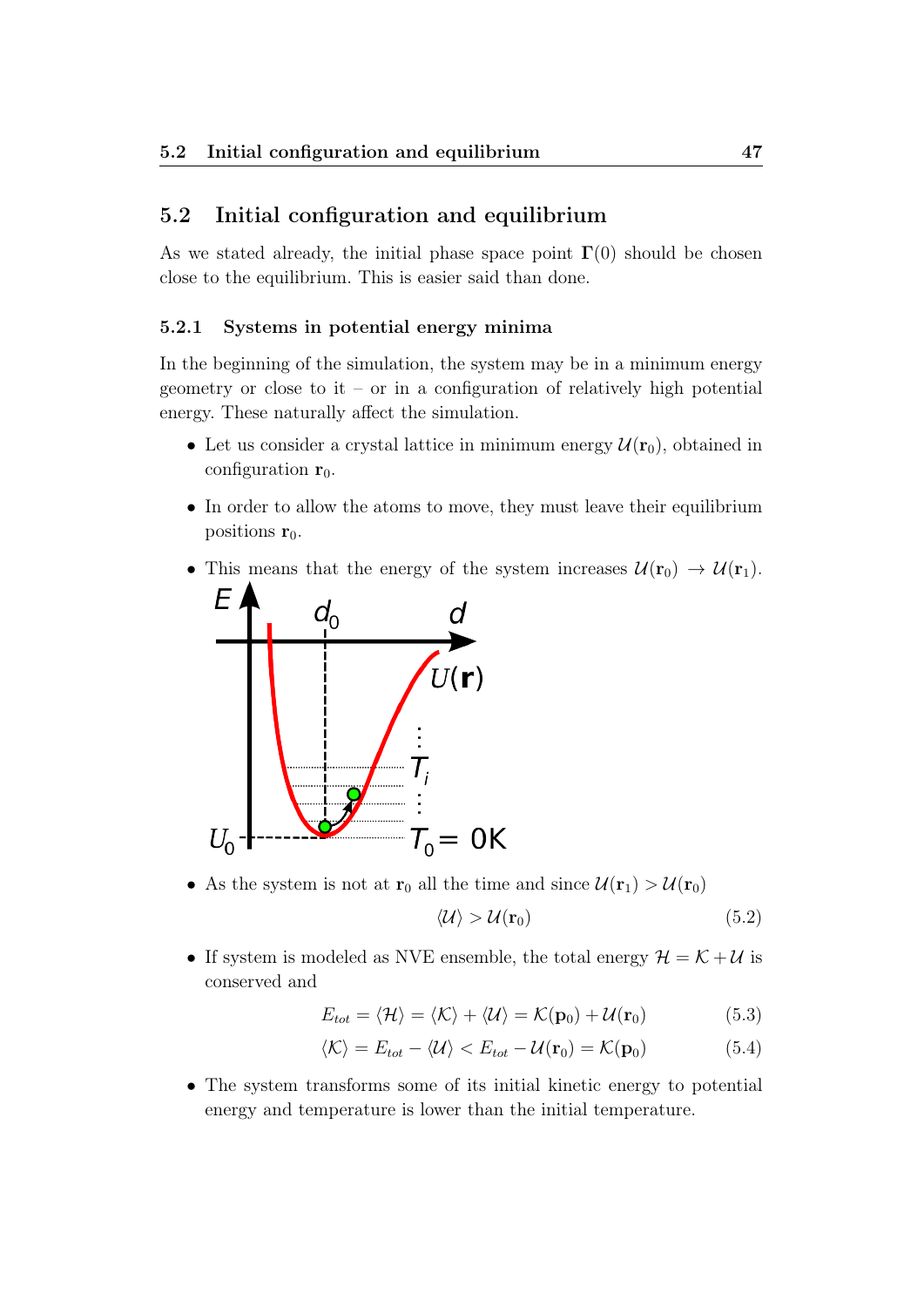#### 5.2.2 Harmonic approximation

Let us consider the previous case in more detail

- Around minimum, potential can be approximated harmonic with respect to each generalized coordinate
- Classical virial theorem states, that for any generalized coordinate  $q_k$ or momentum  $p_k$

$$
\langle p_k \partial \mathcal{H} / \partial p_k \rangle_{NVE} = k_B T \tag{5.5}
$$

$$
\langle q_k \partial \mathcal{H} / \partial q_k \rangle_{NVE} = k_B T \tag{5.6}
$$

For proof, see Tuckerman p. 80

• Considering a system with Hamiltonian (and marking  $i, \alpha =: k$ )

$$
\mathcal{H} = \sum_{i,\alpha} \frac{p_{i,\alpha}^2}{2m_i} + \sum_{i,\alpha} \frac{kq_{i,\alpha}^2}{2},
$$

$$
\langle p_k \partial \mathcal{H} / \partial p_k \rangle_{NVE} = \langle p_k p_k / m_i \rangle_{NVE} = 2 \left\langle \frac{p_k^2}{2m_i} \right\rangle_{NVE} = k_B T \qquad (5.7)
$$

$$
\langle q_k \partial \mathcal{H} / \partial q_k \rangle_{NVE} = \langle k q_k q_k \rangle_{NVE} = 2 \left\langle \frac{k q_k^2}{2} \right\rangle_{NVE} = k_{\text{B}} T \qquad (5.8)
$$

- This means that to every  $p_{i,\alpha}$  or  $q_{i,\alpha}$  that has a quadratic term in Hamiltonian, has average energy of  $\frac{1}{2}k_{\text{B}}T$ . Here  $\mathcal{U}(\mathbf{r}_0) = 0$ .
- For a simulation of a large system starting from minimum of a harmonic potential,  $\langle K \rangle \approx 3N/2k_{\rm B}T \approx \langle U \rangle$  and

$$
\langle K \rangle = E_{tot} - \langle U \rangle = \mathcal{K}(\mathbf{p}_0) - \langle U \rangle \approx \mathcal{K}(\mathbf{p}_0) - \langle \mathcal{K} \rangle
$$

$$
\langle \mathcal{K} \rangle \approx \frac{1}{2} \mathcal{K}(\mathbf{p}_0)
$$

• When a simulation is started with a perfect crystal structure, the kinetic energy – and temperature – drop by a factor of two. The initialized temperature must be twice the desired one.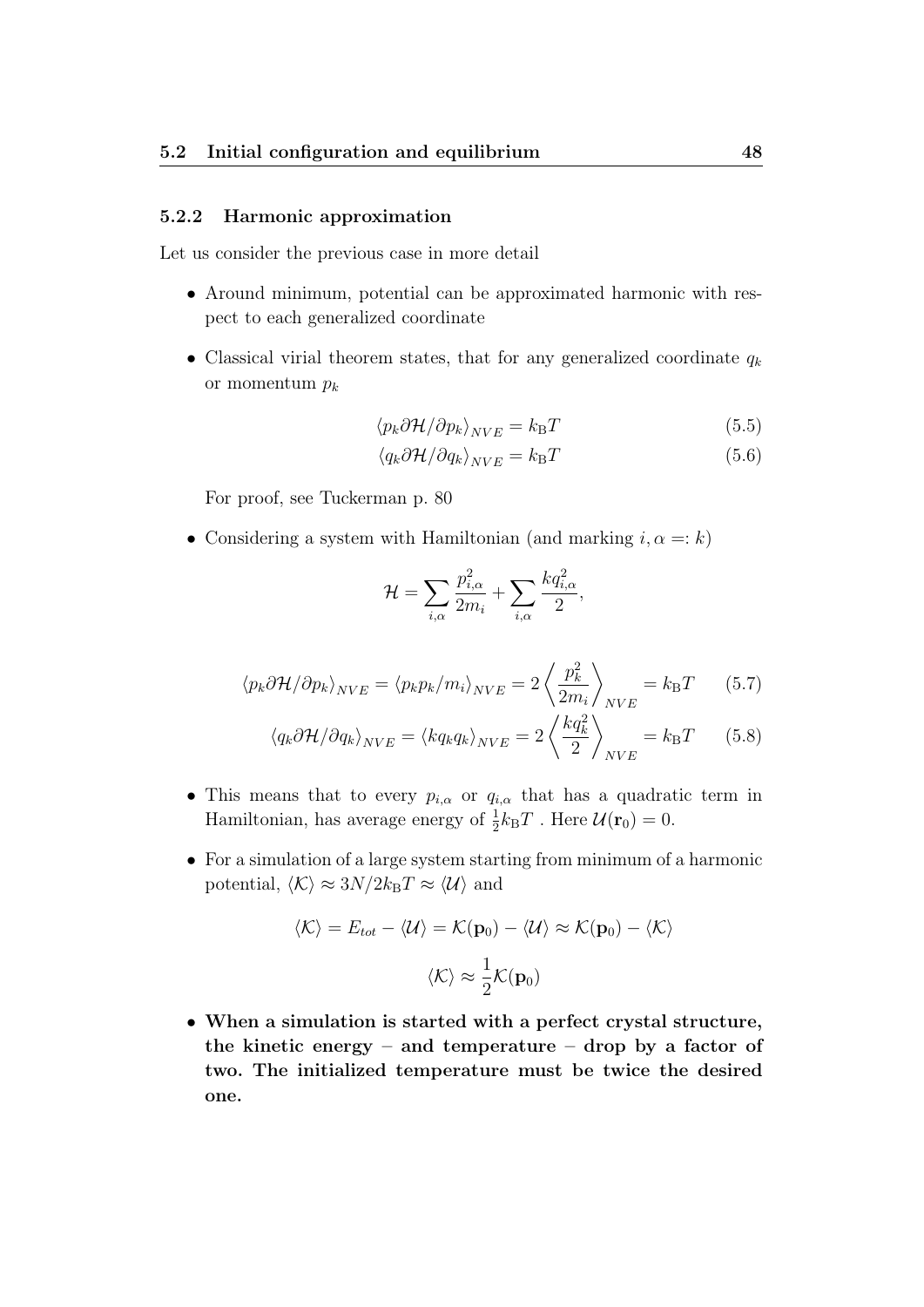# 5.2.3 Molecular liquids

For simulation of molecular liquid, the initial configuration may not be the potential energy minimum.

- For molecular liquids, the simplest way to thermalize is to run the simulation until drifts disappear.
- Achieving proper temperature in NVE is more tricky.
	- Trying different initial velocities
	- Scaling velocities during the run
	- Coupling to fictious degrees of freedom (a thermostat, lecture 5)

## 5.2.4 A word of warning

The treatment above has been completely classical. No quantization of molecular vibrations has been made and all nuclei are behaving according to the laws of classical mechanics.

• Whenever zero-point effects (lowest vibrational state, its energy, quantization of energy levels) are relevant, our model will fail.